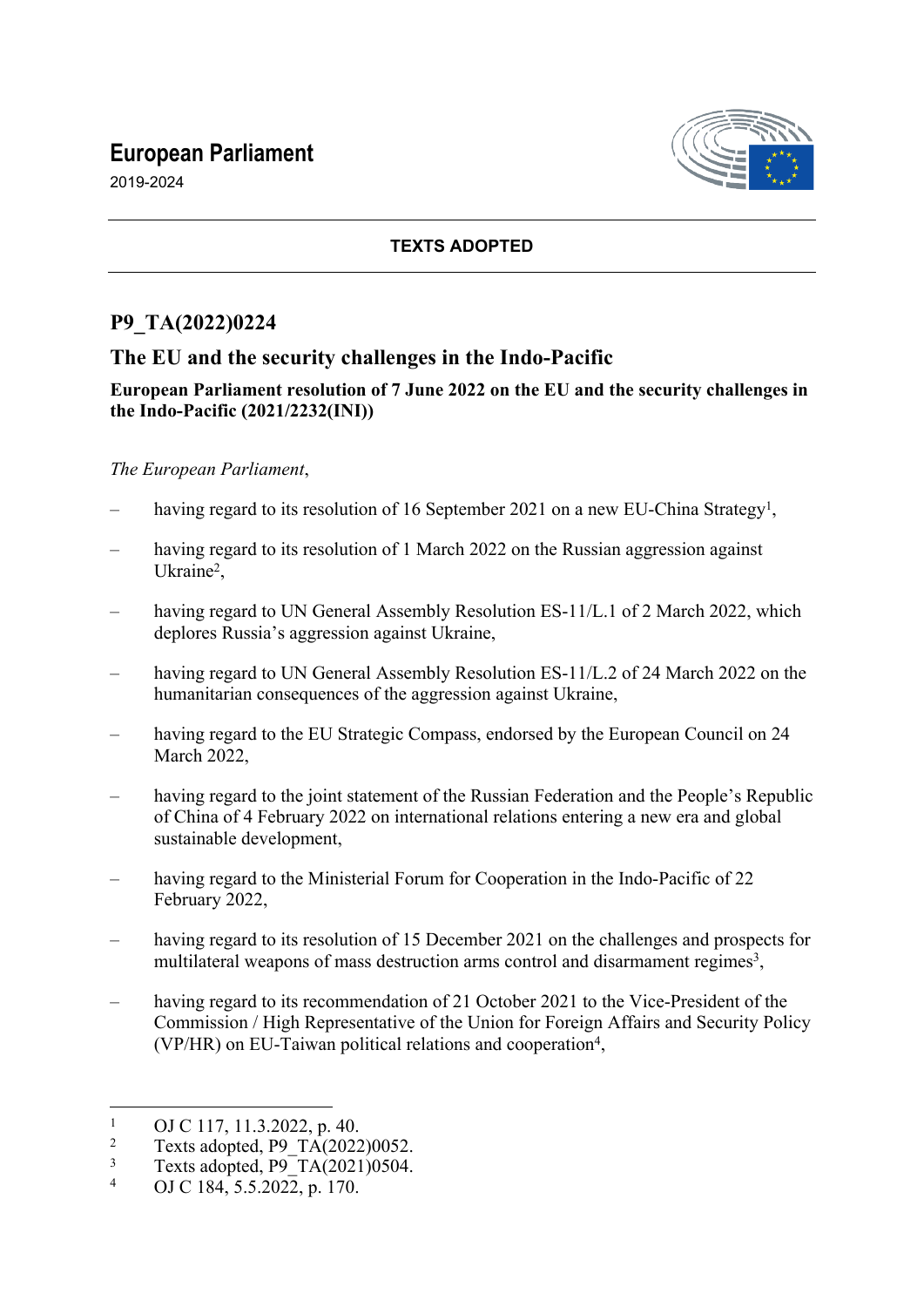- having regard to its recommendation of 21 October 2020 to the Council and the VP/HR concerning the preparation of the 10th Non-Proliferation of Nuclear Weapons Treaty (NPT) review process, nuclear arms control and nuclear disarmament options<sup>1</sup>,
- having regard to its resolution of 21 January 2021 on connectivity and EU-Asia relations<sup>2</sup>,
- having regard to its resolution of 18 April 2018 on the draft Council decision on the conclusion on behalf of the Union of the Framework Agreement between the European Union and its Member States, of the one part, and Australia, of the other part<sup>3</sup>,
- having regard to its resolution of 3 October 2017 on EU political relations with the Association of Southeast Asian Nations (ASEAN)<sup>4</sup> ,
- having regard to its recommendation of 29 April 2021 to the Council, the Commission and the VP/HR concerning EU-India relations<sup>5</sup>,
- having regard to its position adopted on 12 December 2018 on the draft Council decision on the conclusion, on behalf of the European Union, of the Strategic Partnership Agreement between the European Union and its Member States, of the one part, and Japan, of the other part<sup>6</sup>,
- having regard to its resolution of 7 October 2021 on the state of EU cyber defence capabilities<sup>7</sup>;
- having regard to the European Council conclusions of 21 and 22 October 2021,
- having regard to the joint communication from the Commission and the VP/HR of 16 September 2021 on the EU strategy for cooperation in the Indo-Pacific (JOIN(2021)0024),
- having regard to the July 2021 update to France's Indo-Pacific strategy entitled 'The Indo-Pacific region: a priority for France',
- having regard to the EU-US High-Level Consultations on the Indo-Pacific of 3 December 2021,
- having regard to the joint communication from the Commission and the VP/HR of 1 December 2021 on 'The Global Gateway' (JOIN(2021)0030),
- having regard to the 13th Asia-Europe Meeting (ASEM) Summit of 25 and 26 November 2021,

<sup>1</sup> OJ C 404, 6.10.2021, p. 240.

 $2<sup>2</sup>$ OJ C 456, 10.11.2021, p. 117.

<sup>3</sup> OJ C 390, 18.11.2019, p. 172.

<sup>4</sup> OJ C 346, 27.9.2018, p. 44.

<sup>5</sup> OJ C 506, 15.12.2021, p. 109.

<sup>6</sup> OJ C 388, 13.11.2020, p. 341.

<sup>7</sup> OJ C 132, 24.3.2022, p. 102.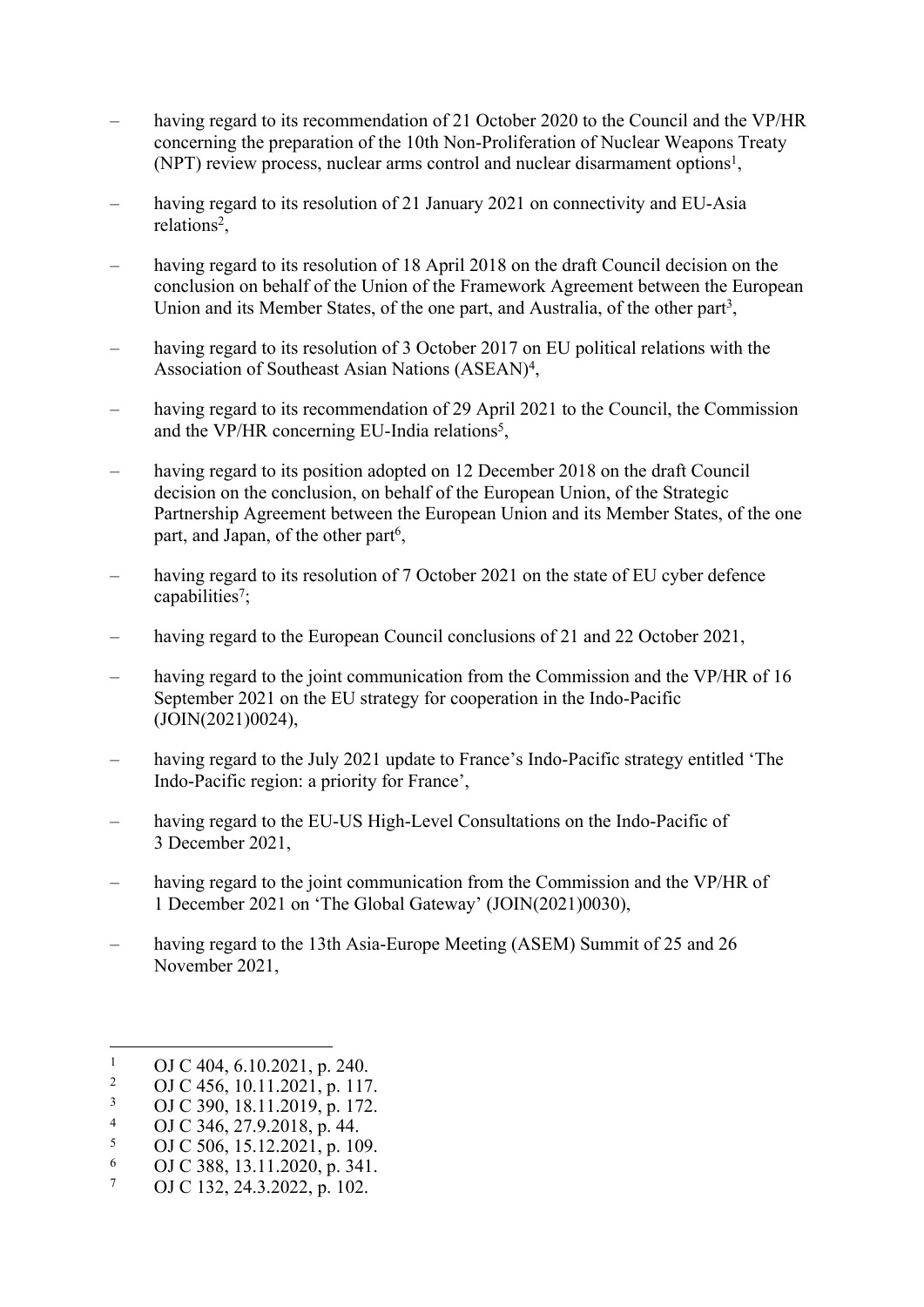- having regard to the Concept for an Integrated Approach on Climate Change and Security of 5 October 2021,
- having regard to the Council conclusions of 16 April 2021 on an EU Strategy for cooperation in the Indo-Pacific,
- having regard to the AUKUS security pact of 15 September 2021,
- having regard to the NATO Brussels Summit communiqué of 14 June 2021,
- having regard to the Council conclusions of 17 June 2020 and of 10 May 2021 on security and defence,
- having regard to EU-India Connectivity Partnership agreed on 8 May 2021,
- having regard to Council Decision (CFSP) 2020/2188 of 22 December 2020 amending Joint Action 2008/851/CFSP on a European Union military operation to contribute to the deterrence, prevention and repression of acts of piracy and armed robbery off the Somali coast<sup>1</sup>,
- having regard to the EU-ASEAN joint ministerial statement of 1 December 2020 on connectivity,
- having regard to the EU-China Summit of 1 April 2022,
- having regard to the visit of Commission President Ursula von der Leyen to India of 24- 25 April 2022,
- having regard to the EU-Japan Summit of 12 May 2022,
- having regard to the joint communiqué issued by the G7 Foreign Ministers on 14 May 2022,
- having regard to the Netherlands' Indo-Pacific strategy of 13 November 2020 entitled 'Indo-Pacific: Guidelines for strengthening Dutch and EU cooperation with partners in Asia',
- having regard to the Climate Change and Defence Roadmap of 9 November 2020,
- having regard to the German Federal Government's 'Policy guidelines for the Indo-Pacific region' of September 2020,
- having regard to the Partnership on Sustainable Connectivity and Quality Infrastructure agreed between the EU and Japan on 27 September 2019,
- having regard to the Commission and VP/HR contribution to the European Council of 12 March 2019 entitled 'EU-China – A strategic outlook',
- having regard to the EU Action Plan against Disinformation of 5 December 2018,

<sup>1</sup> OJ L 435, 23.12.2020, p. 74.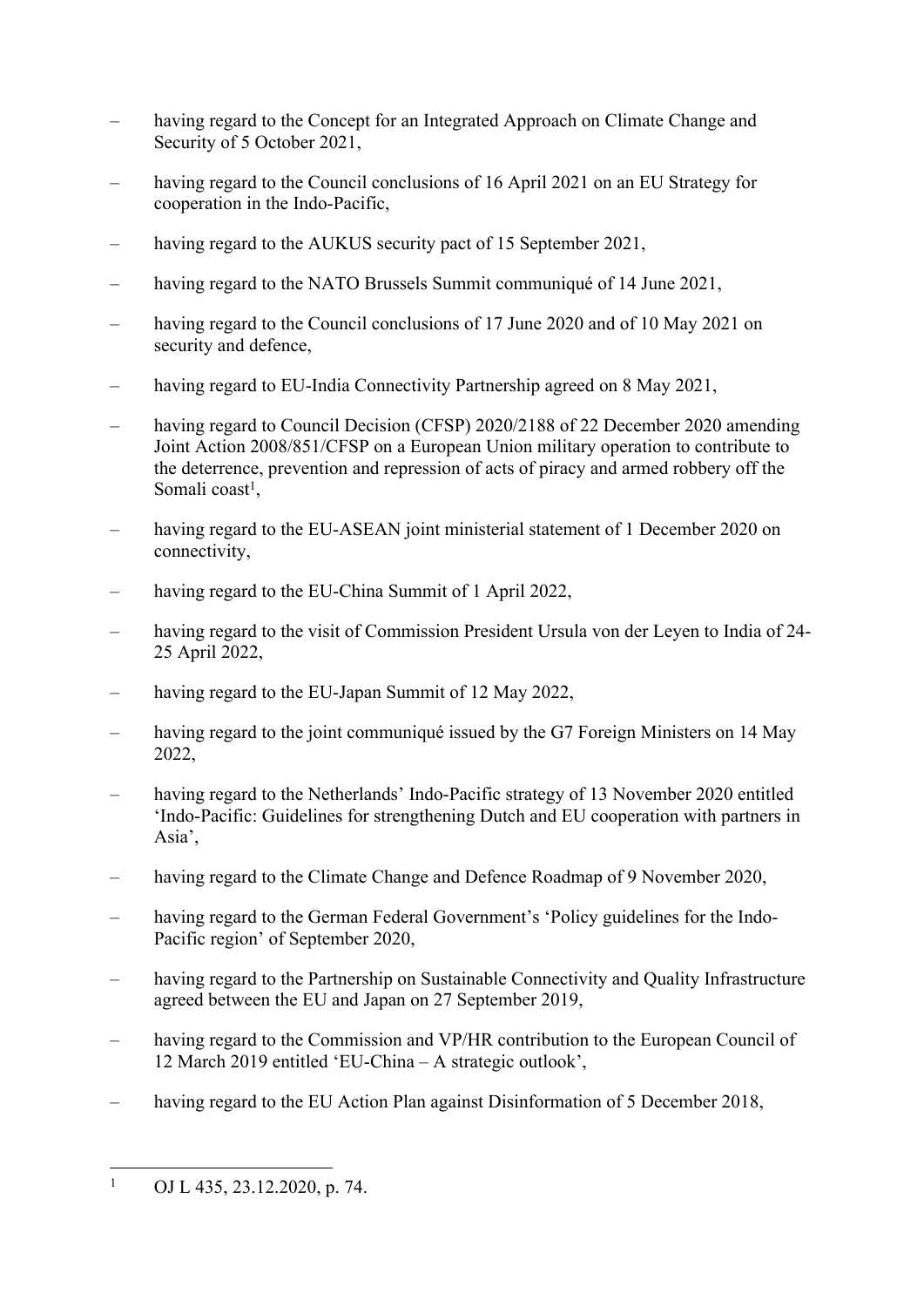- having regard to the decision taken at the EU-ASEAN ministerial meeting of 21 January 2019 to establish an EU-ASEAN Strategic Partnership,
- having regard to the EU-Singapore Partnership and Cooperation Agreement signed in Brussels on 19 October 2018,
- having regard to the joint communication by the Commission and the VP/HR of 19 September 2018 entitled 'Connecting Europe and Asia – Building blocks for an EU Strategy' (JOIN(2018)0031),
- having regard to the Council conclusions of 28 May 2018 on enhanced EU security cooperation in and with Asia,
- having regard to ASEAN-EU Plan of Action 2018-2022,
- having regard to the Partnership Agreement on Relations and Cooperation between New Zealand and the European Union of 5 October 2016,
- having regard to the joint proposal for a Council decision of 14 April 2016 on the signing, on behalf of the European Union, and provisional application of the Framework Agreement between the European Union and its Member States, of the one part, and Australia, of the other part (JOIN(2016)0008),
- having regard to the European Union Maritime Security Strategy of 24 June 2014,
- having regard to the Framework Agreement of 23 January 2013 between the European Union and its Member States, on the one part, and the Republic of Korea, on the other part,
- having regard to the summit communiqué of 14 June 2021 issued by the Heads of State and Government participating in the meeting of the North Atlantic Council in Brussels,
- having regard to the ruling by the Permanent Court of Arbitration of 12 July 2016 on the South China Sea Arbitration (Republic of the Philippines v. The People's Republic of China),
- having regard to the first-ever in-person leaders' summit of 24 September 2021 of the Quadrilateral Security Dialogue (QUAD), comprising the political leaders of the United States, Australia, Japan and India,
- having regard the UN Convention on the Law of the Sea (UNCLOS),
- having regard to Rule 54 of its Rules of Procedure,
- having regard to the report of the Committee on Foreign Affairs (A9-0085/2022),
- A. whereas the EU defines the Indo-Pacific as a region spanning from the east coast of Africa to the Pacific island states; whereas the Indo-Pacific is a diverse region, home to 60 % of the world's population and seven G20 members and is a key actor in the global international order and home to increasingly important political, trade and security partners for the EU;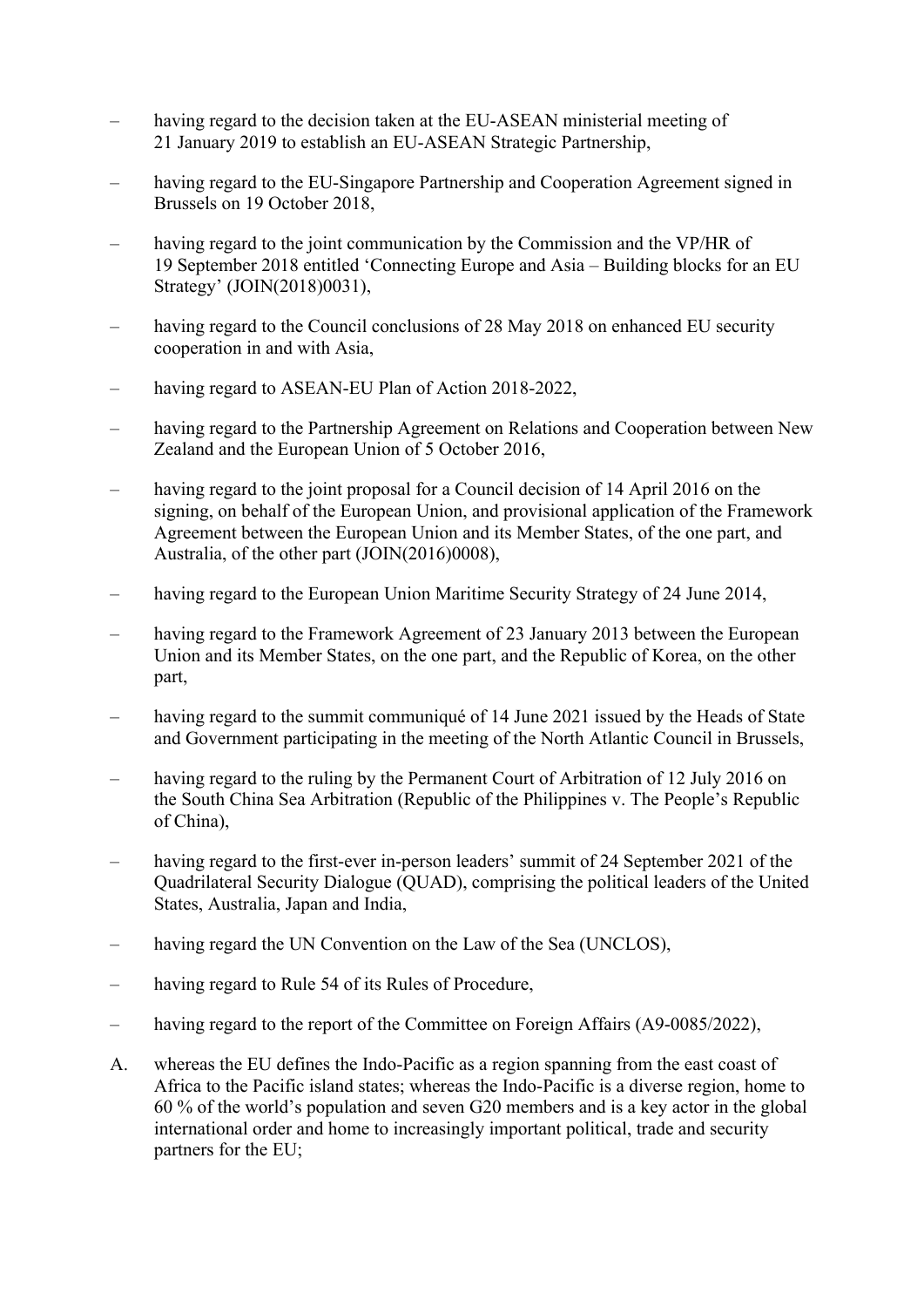- B. whereas approximately 90 % of the EU's external trade is transported by sea; whereas major waterways of vital importance to EU trade, such as the Malacca Strait, the South China Sea and the Bab-el-Mandeb Strait, are located in the Indo-Pacific region;
- C. whereas the EU and Indo-Pacific countries are facing increasingly similar security challenges as well as non-traditional challenges; whereas the EU's outlook on the region reflects the political recognition of the need to take greater responsibility in addressing global security challenges;
- D. whereas at the invitation of President Xi Jinping on 4 February 2022 a joint text by the Presidents of China and Russia was signed prior to the opening ceremony of the Olympic Winter Games in Beijing; whereas the joint statement declared, among other things, that the friendship between the two States has 'no limits', and whereas through this statement China for the first time officially joined Russia's demand for a halt to NATO's expansion;
- E. whereas, according to media reports, Chinese officials at the 4 February 2022 summit asked senior Russian officials not to invade Ukraine before the end of the Winter Olympics in Beijing; whereas this would mean that senior Chinese officials had some level of direct knowledge about Russia's war plans or intentions before the aggression started on 24 February 2022;
- F. whereas at the EU-China Summit on 1 April 2022, the EU, recalling China's responsibility as a global actor to work for peace and stability, called on China to support efforts to bring about an immediate end to the bloodshed in Ukraine, consistent with China's role in the world as a permanent member of the UN Security Council, and its uniquely close relations with Russia;
- G. whereas in response to the Russia's war against Ukraine, which started with a military invasion on 24 February 2022, the UN General Assembly adopted on 2 March 2022 Resolution ES-11/1, deploring Russia's aggression against Ukraine, with a vote of 141 in favour, 5 against, 35 abstentions and 12 countries not voting; whereas not a single country in the Indo-Pacific voted against the resolution and only China, India, Madagascar, Mozambique, Laos, South Africa, Sri Lanka, Tanzania and Vietnam abstained on the final text;
- H. whereas the recently adopted joint communication on an EU strategy for cooperation in the Indo-Pacific, which is based on a principled engagement with a long-term perspective, reflects a deep and necessary evolution in the way the EU looks at its interests, opportunities and challenges in the Indo-Pacific and its ambition to play a greater role in upholding its values and interests in this region of growing geopolitical and economic importance; whereas promoting an open, stable and rules-based regional security architecture and building strong relations, sustainable trade links and security cooperation with Indo-Pacific regional organisations and countries is central to the strategy; whereas the Ministerial Forum for Cooperation in the Indo-Pacific of 22 February 2022 brought together the Foreign Ministers of EU Member States and some 30 countries in the Indo-Pacific region, and whereas the EU and its Member States underlined in the meeting their support for an increased and long-term engagement in the Indo-Pacific, through concrete actions and by enhancing security and defence dialogue and bilateral relations with partners in the region;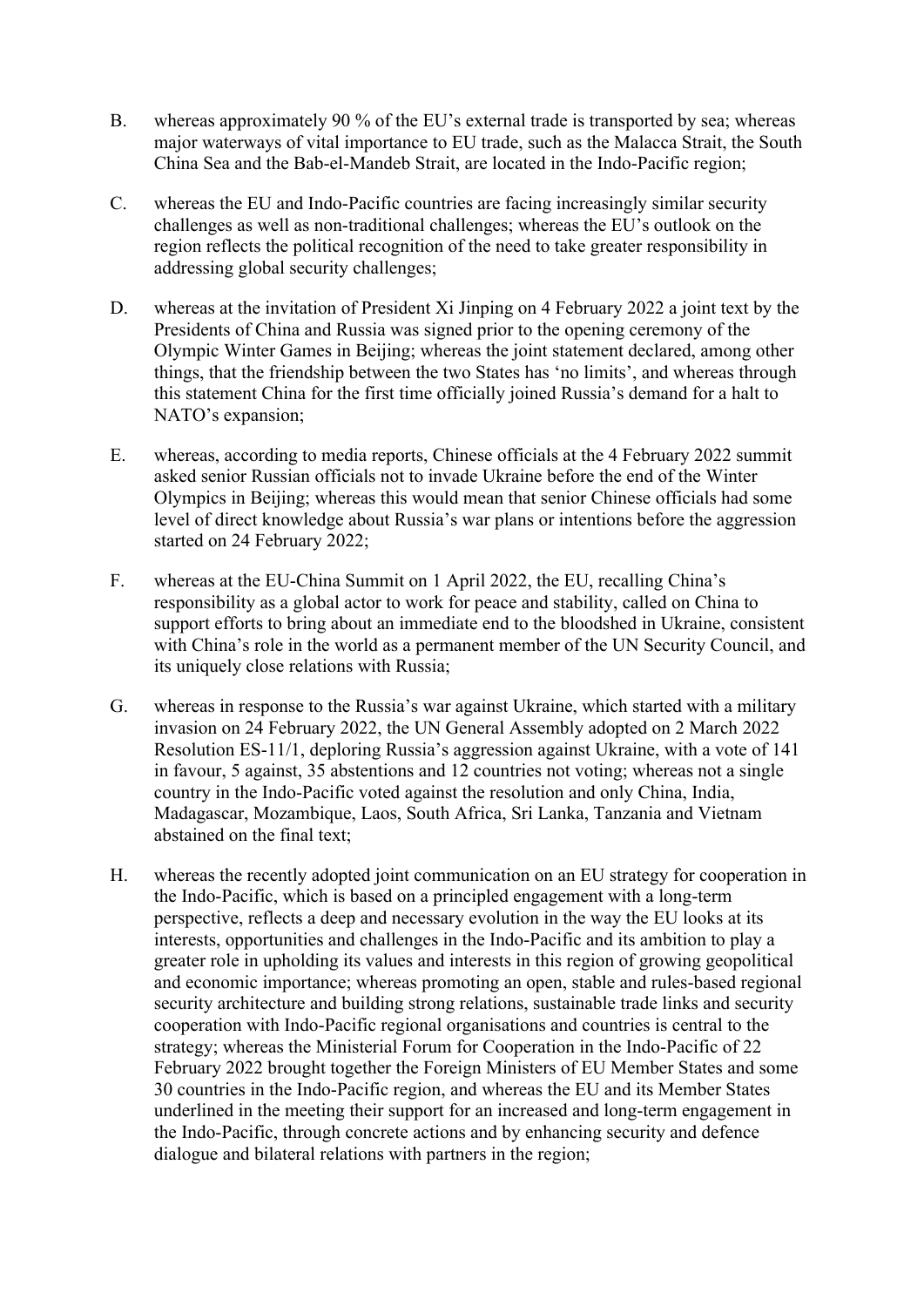- I. whereas the joint communication on 'The Global Gateway' aims to mobilise up to EUR 300 billion in investments to boost smart, clean and secure links in digital, energy and transport sectors and to strengthen health, education and research systems across the world;
- J. whereas in recent years the dynamics in the region, and in particular those stemming from the People's Republic of China, have given rise to intense geopolitical tensions and competition, reflected by an increase in military spending, military build-up and a more aggressive rhetoric, thereby threatening the rules-based international order; whereas a new centre of regional and global competition has therefore evolved in the Indo-Pacific region; whereas there is neither an overarching regional security order nor a confidence-building mechanism to mitigate the associated challenges and tensions; whereas such dynamics represent a serious threat to the stability and security of the region and the global community, with a direct impact on the EU's strategic interests as a key political and economic partner of the countries in the region; whereas the ideological struggle in the region between authoritarianism and democracy has the potential to sway the outcome of equivalent struggles worldwide, including in the vicinity of the European Union; whereas a stable and peaceful Indo-Pacific region based on respect for international law is crucial for safeguarding the EU's security and interests; whereas tackling the root causes of instability, such as poverty, social injustice and human rights violations is a pre-condition for ensuring peace and security in the Indo-Pacific; whereas the EU is committed to human security, peace, and international law and human rights;
- K. whereas the EU is the number one foreign investor and development assistance provider in the Indo-Pacific; whereas the EU is an important trading partner and has already concluded and is in the process of negotiating free trade agreements with countries in the region; whereas the EU can already rely on a broad network of partnerships and agreements with a number of countries, such as Japan, the Republic of Korea, Australia, India, New Zealand, Vietnam and Singapore, and with regional organisations, such as the Association of Southeast Asian Nations (ASEAN) and the Organisation of African, Caribbean and Pacific States (OACPS); whereas the EU is present in the region through its Member State France, notably through the French overseas departments of La Réunion and Mayotte, as well as the French Southern and Antarctic Lands in the Indian Ocean, and in the Pacific Ocean through New Caledonia, as well as through the French overseas collectivities of French Polynesia and Wallis and Futuna; whereas these French regions are home to roughly 1,6 million EU citizens, including over 7 000 military personnel; whereas, consequently, the EU is a resident actor in the Indo-Pacific;
- L. whereas more than half of the world's fishing vessels operate in the South China Sea, which alone accounts for around 12 % of the world's fishing; whereas the EU has concluded several sustainable fisheries partnership agreements with countries in the Indo-Pacific region (Federated States of Micronesia, the Cook Islands, the Solomon Islands, Kiribati, Madagascar, Mauritius, Mozambique and the Seychelles) and whereas the EU's fishing fleet is present in both the Indian and Pacific oceans; whereas the EU is an active member of several regional fisheries management organisations (RFMOs) in the Indo-Pacific region (Indian Ocean Tuna Commission, Southern Indian Ocean Fisheries Agreement Parties, Western and Central Pacific Fisheries Commission and the South Pacific RFMO); whereas the EU's application for membership of the North Pacific Fisheries Commission was accepted on 25 February 2021 and whereas it holds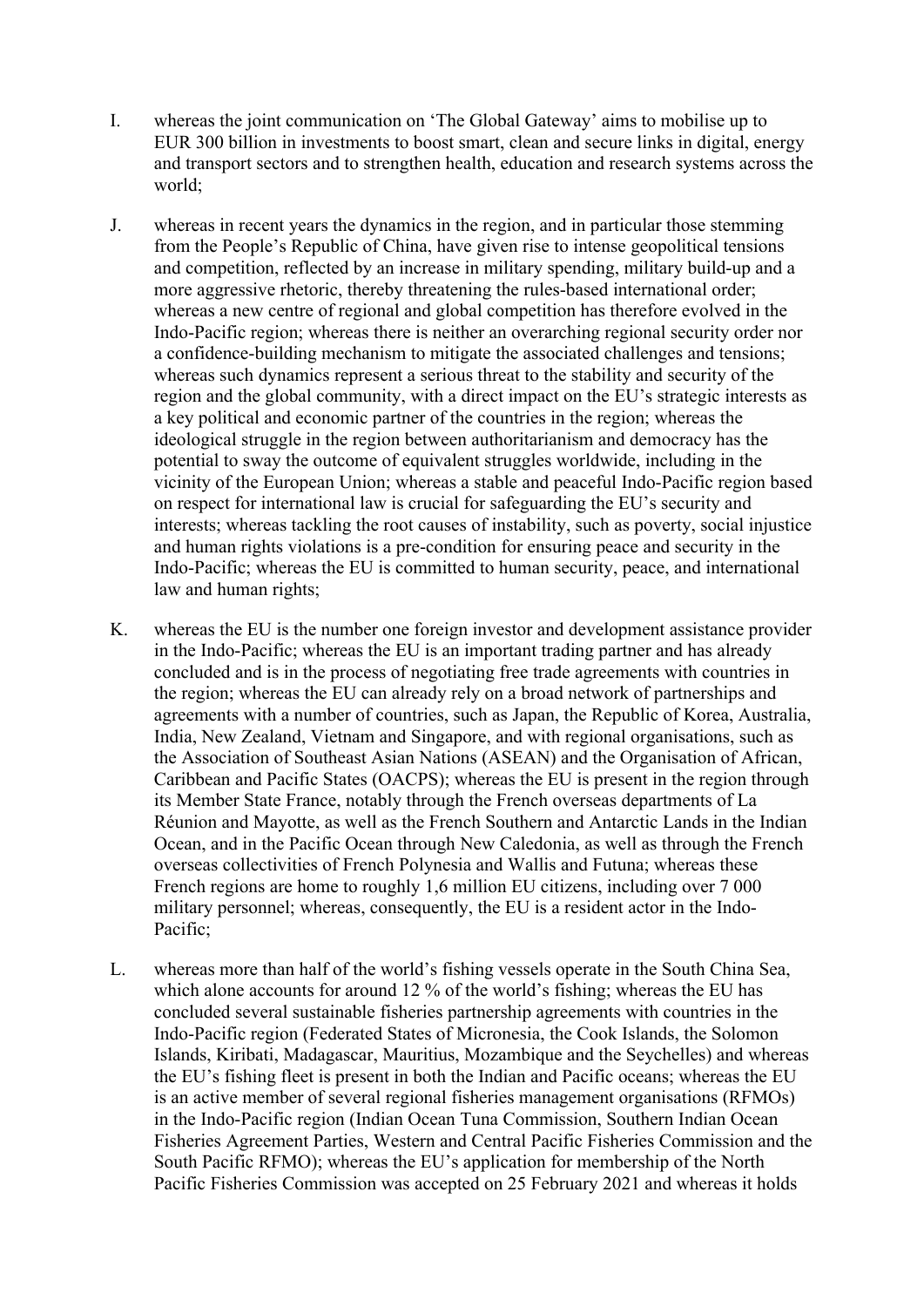high-level dialogues on ocean and fisheries issues with Australia, Indonesia, Japan and New Zealand; whereas the EU has signed an ocean partnership agreement with China; whereas it also holds dialogues and has working groups on illegal, unreported and unregulated fishing with Korea, Thailand and Taiwan;

- M. whereas ensuring stability and freedom of navigation in Indo-Pacific waters is crucial for global and regional sustainability and peace and for securing the EU's strategic interests; whereas the EU is involved in supporting regional maritime security through the common security and defence policy (CSDP) operation EUNAVFOR Atalanta; whereas Indo-Pacific partners have welcomed Operation Atalanta and its focus on preventing piracy and armed robbery, as well as monitoring weapons and drug trafficking; whereas the EU and its Member States have committed to increasing its permanent naval presence in the region through, inter alia, the Coordinated Maritime Presences concept;
- N. whereas France has permanently-stationed military capabilities in the Asia-Pacific area; and whereas it might be pertinent to reflect on how these permanent French positions – by way of the Armed Forces in French Polynesia (FAPF) and the Armed Forces of New Caledonia (FANC) in particular – could be used for potential European deployments;
- O. whereas China's rapid military build-up, its increasingly assertive and expansionist behaviour in the Indo-Pacific region, its military activities in the Taiwan Strait and in the East and South China Seas, including actions to hamper the freedom of navigation executed by the Chinese Coast Guard and the Maritime Militia, are driving up tensions in the Indo-Pacific, as are its deliberate and repeated violations of Taiwan's air defence identification zone, its actions to end the independence and autonomy of Hong Kong, its military build-up at the Sino-Indian border, its increasingly aggressive rhetoric, and its manipulative disinformation and media campaigns; calls for the EU to prepare a strategy based on realities on the ground that would allow it to react if need be; warns of the danger of an accelerated arms race in the region;
- P. whereas China's assertiveness in the region is not limited to the military realm but has also materialised through aggressive commercial practices based on diplomatic coercion and belligerent debt diplomacy policies; whereas China's economic and financial expansion in the Indo-Pacific and Europe involves investments in critical infrastructure; whereas China is trying to gain political influence through its economic interests; whereas the COVID-19 crisis demonstrated the importance of reliable supply chains and more balanced economic ties with China;
- Q. whereas on 12 July 2016 the Permanent Court of Arbitration in a landmark case ruled that there was no evidence that China had exercised exclusive control historically over the territories it claims within the South China Sea; whereas China has ignored this ruling and, among other actions, has created military bases on man-made islands;
- R. whereas China has shown a lack of transparency and a reluctance to engage in talks on its potential participation in multilateral nuclear arms control instruments, which has allowed it to stockpile unhindered a large arsenal of technologically advanced intermediate-range ballistic missiles, such as Dong-Feng 26s;
- S. whereas the digital transformation is having an increasing impact on the structure of the international system; whereas international standard-setting and breakthrough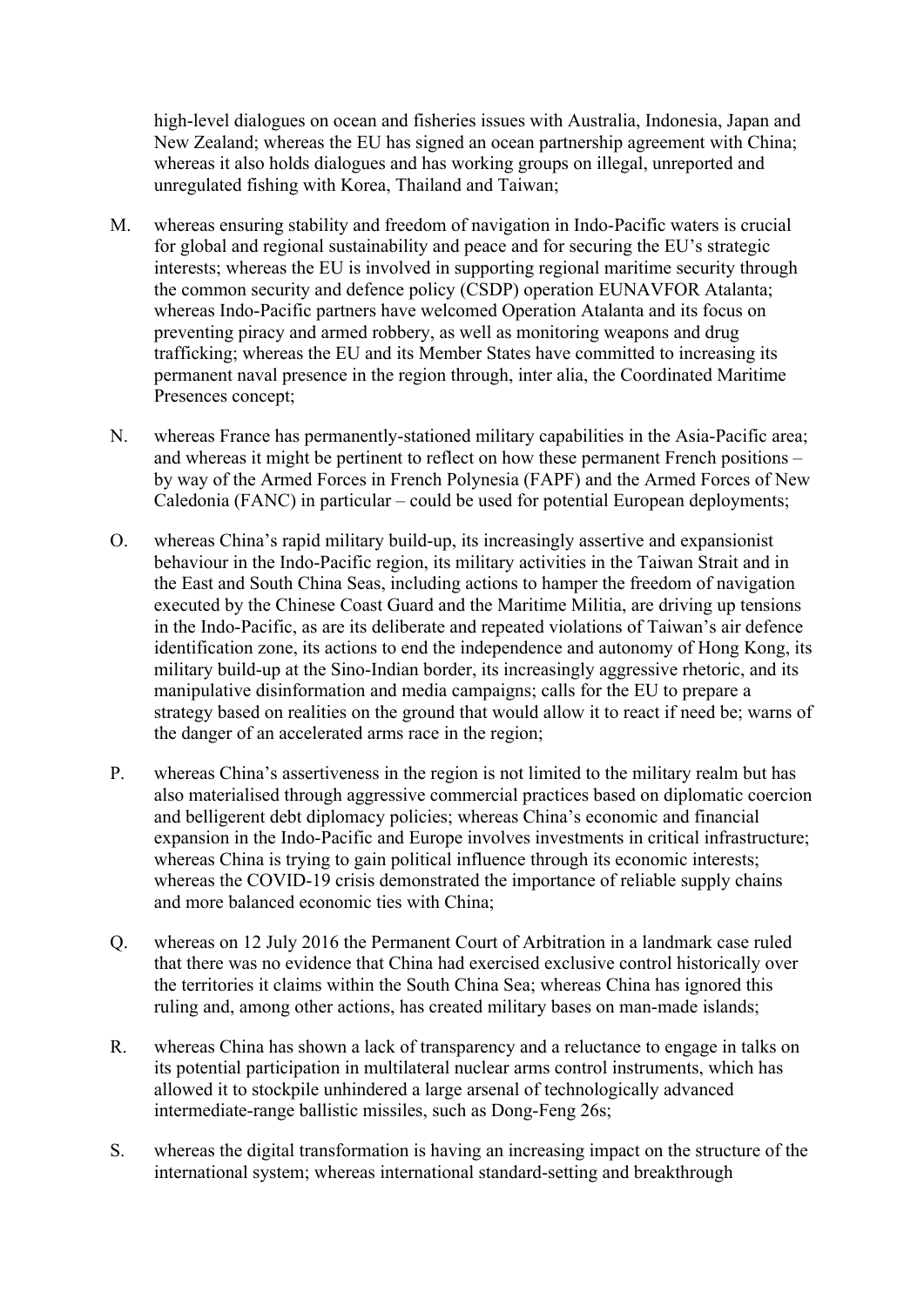innovations in frontier technologies such as artificial intelligence, quantum computing, 5G and 6G are of strategic importance to the EU and its digital future and whereas there is an increasing global competition for technological supremacy, in which China is significantly invested;

- T. whereas in a joint statement on 24 May 2022, the leaders of the United States, Australia, India and Japan at the recent QUAD Summit reemphasised the principles of a free and open Indo-Pacific: freedom, the rule of law, democratic values, sovereignty and territorial integrity; whereas the leaders announced a series of new initiatives designed to deepen cooperation across the region, including the Indo-Pacific Partnership for Maritime Domain Awareness;
- U. whereas on 23 May 2022, US President Biden stated that the United States would intervene militarily if China attempts to take Taiwan by force;
- V. whereas on 24 May 2022, four Chinese H-6 bombers and two Russian Tu-95 bombers conducted joint flights around Japan and the Republic of Korea, prompting both countries to scramble fighter aircraft to monitor the flights; whereas the joint flights took place on the same day as US President Biden was meeting his QUAD counterparts in Tokyo;
- W. whereas on 23 May 2022, the United States, Australia, Brunei Darussalam, India, Indonesia, Japan, the Republic of Korea, Malaysia, New Zealand, the Republic of the Philippines, Singapore, Thailand and Vietnam launched the process to establish the Indo-Pacific Economic Framework for Prosperity, which is aimed at contributing to cooperation, stability, prosperity, development and peace within the region; whereas the Indo-Pacific Economic Framework for Prosperity offers an alternative to China's growing commercial presence across the region;
- X. whereas in April 2022, China and the Solomon Islands signed a security cooperation pact, which attracted international attention and led to an increased diplomatic presence and engagement with the Pacific island countries; whereas on 30 May 2022, during a visit of the Chinese Foreign Minister Wang Yi to 10 Pacific island nations, and following increasing concern within these countries, China announced it was halting a planned regional agreement with Pacific island nations entitled the 'China-Pacific Island Countries Common Development Vision', which was intended to cover free trade and security cooperation, including areas such as police training, cybersecurity, maritime mapping and resource access; whereas the President of the Federated States of Micronesia, David Panuelo, called the proposal 'the single most game-changing proposed agreement in the Pacific in any of our lifetimes', and said that it 'threatens to bring a new Cold War era at best, and a World War at worst'; whereas despite the failure to secure this far-reaching agreement, China has signed a number of smaller bilateral agreements with the Pacific nations during Wang's regional visits;
- Y. whereas the climate crisis is having an impact on the international system, where it has the potential to exacerbate geopolitical tensions; whereas the Union's external action must increasingly incorporate climate change and environmental degradation as a risk multiplier and accordingly adapt its strategies and concepts and procedures, including in the Indo-Pacific;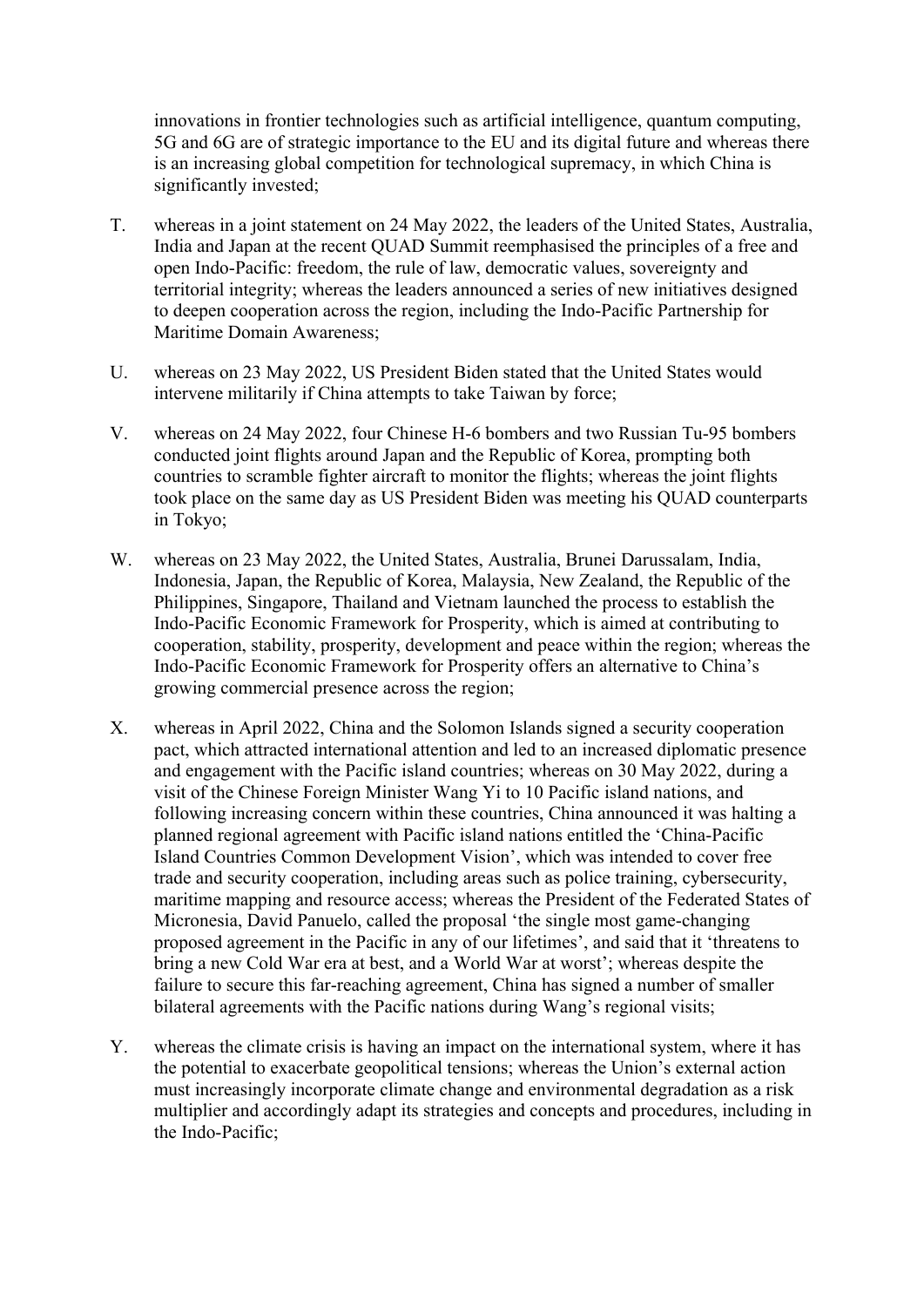Z. whereas on 15 December 1995 ASEAN member states signed the Treaty of Southeast Asia Nuclear Weapon-Free Zone (SEANWFZ Treaty) as a commitment to preserve the Southeast Asian region as a region free of nuclear weapons and other weapons of mass destruction;

## *The EU's response to security challenges in the Indo-Pacific*

- 1. Welcomes the recently adopted joint communication on an EU strategy for cooperation in the Indo-Pacific; recognises the added value of the strategy as the first foundation stone of the EU's united approach to the region, and praises the inclusive and multifaceted nature of the strategy and the inclusion of security and defence as one of its seven priority areas; calls for the EU to use the strategy as a tool to effectively increase its presence and influence in the region through furthering strategic ties and deepening all-inclusive dialogue and cooperation on security and defence-related matters with likeminded countries and organisations in the region; believes that increased value-based EU engagement in the region would contribute to regional security and prosperity, and help overcome regional tensions and create more balanced relations among regional players; recalls that the strategy is a Team Europe project and that bilateral agreements should foster the EU approach, as well as the EU's capacity to bring forward common responses to security challenges; underlines that preserving peace, stability and the freedom of navigation in the Indo-Pacific remains of critical importance to the EU and its Member States;
- 2. Underlines that the Indo-Pacific region is very diverse, and that no one-size-fits-all approach can be applied; appreciates the holistic approach and positive agenda presented in the EU Strategy and highlights the need for the Strategy to constantly adapt to the rapidly changing power balance, while remaining firmly anchored in European values, principles and norms, in particular Article 21 of the Treaty on European Union, which should serve as a normative framework for the EU's engagement in the Indo-Pacific; underlines the importance of the security-development-humanitarian nexus;
- 3. Underlines that the illegal and unprovoked Russian war of aggression against Ukraine, which began on 24 February 2022, will have a profound and lasting impact on international relations; stresses that the EU must therefore further consolidate its international engagements, as stipulated by the Strategic Compass, including, in particular, in the key strategic area of the Indo-Pacific; while recognising the closer relationship between Russia and China, as demonstrated by, among other things, their joint statement of 4 February 2022, expresses its strong concern about the lack of a clear condemnation by the Chinese leadership of this illegal war, which violates all international norms and laws and which has already led to the death of thousands of military personnel and thousands of innocent civilians; strongly calls on the Chinese leadership to live up to its responsibilities as a permanent member of the UN Security Council and to not only condemn this blatant violation by the Russian Federation but to also use its close contacts with the Russian President to urge him to immediately stop this violent war of aggression, remove all troops from Ukrainian territory and fully respect Ukraine's independence and the will of its people to live in peace and freedom;
- 4. Welcomes the overwhelming support expressed by Indo-Pacific countries at the votes in the UN General Assembly of 2 March on Resolution ES-11/L.1 deploring Russia's aggression against Ukraine, as well as on 24 March on Resolution ES-11/L.2 on the humanitarian consequences of the aggression against Ukraine; recalls that not a single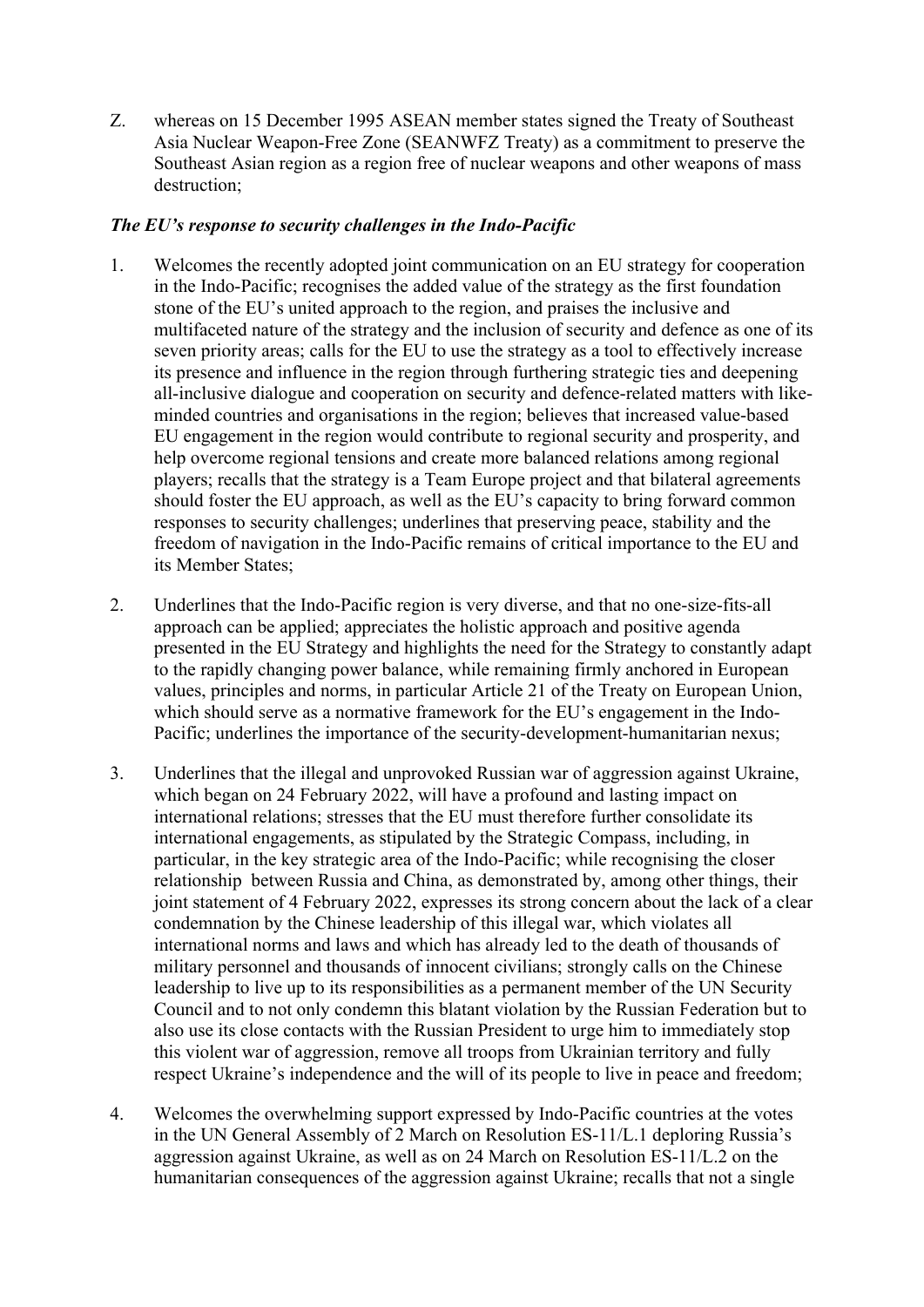country in the region voted against the resolution; believes that this sends a very strong message of the overall support for international law, peace and international cooperation in the region; nevertheless regrets that, alongside China, India, Madagascar, Mozambique, Laos, South Africa, Sri Lanka, Tanzania and Vietnam decided to abstain on the final text; encourages these countries not to close their eyes to the realities in Ukraine, the blatant violation of international law and the terrible suffering and killing of innocent civilians, and to thus review their positions and join the overwhelming majority of the international community in clearly condemning the Russian war of aggression and join international efforts to work towards peace in Ukraine and protect innocent civilians;

- 5. Highlights the need to ensure EU unity as a pre-condition to achieve the EU's ambition of open strategic sovereignty amid the Russian war of aggression against Ukraine and the increasing multi-faced threats and competition among powers, notably the United States, Russia and China; calls for more unity in the Council of the European Union over the adoption of measures to address China's anti-democratic policy and aggressive behaviour, which endangers the sovereignty of its neighbours and the stability of the Indo-Pacific region; recalls that the EU's unified approach must be underpinned by a pragmatic, principled and values-based foreign and security policy that seeks to cooperate with partners if possible and act alone if needed in order to pursue the strategic solidarity and sovereignty of the Union and accompanied by credible foreign policy tools, as well as by a reform of its decision-making process, in particular through a transition to qualified majority voting, which would facilitate a swift response to serious security challenges and deliver on peace, human security, sustainable development and democracy; points out that the increasing commitment of the US to the Indo-Pacific has implications for European security and therefore reiterates the need for a capable European Defence Union; highlights that, in order to work with partners in the Indo-Pacific region, and taking into account the Russian war of aggression against Ukraine, the EU needs to strengthen its strategic autonomy for it to be an effective global partner; supports, therefore, the ambition of creating a rapid deployment capacity;
- 6. Stresses the EU's determination to promote an open, stable and rules-based regional security architecture based on respect for democracy, the rule of law, human rights and international law, and including secure sea lines of communication, capacity-building and an enhanced naval presence, in accordance with the legal framework established by the UN Convention on the Law of the Sea (UNCLOS); invites the EU to pursue fruitful bilateral relations with partners in the region, including African Indo-Pacific countries and to also work closely with other liberal democracies and historical allies, such as NATO, the US and the UK, especially in the context of the Russian war of aggression against Ukraine and an increasingly assertive and aggressive China, with a view to better addressing common regional and global security challenges; highlights the need to promote the common objective of sustainability and prosperity, and to strengthen multilateralism via the UN and other international organisations; recalls that noncompliance or an explicit violation of these values and principles would have negative repercussions for the EU's vital economic and security interests, as well as its engagement in bilateral and regional partnerships, possibly leading to sanctions;
- 7. Urges the EU to fully exploit its position and reputation as a credible, reliable and autonomous global actor for peace amid the growing geopolitical competition between global and regional powers in the Indo-Pacific; recalls that the added value of EU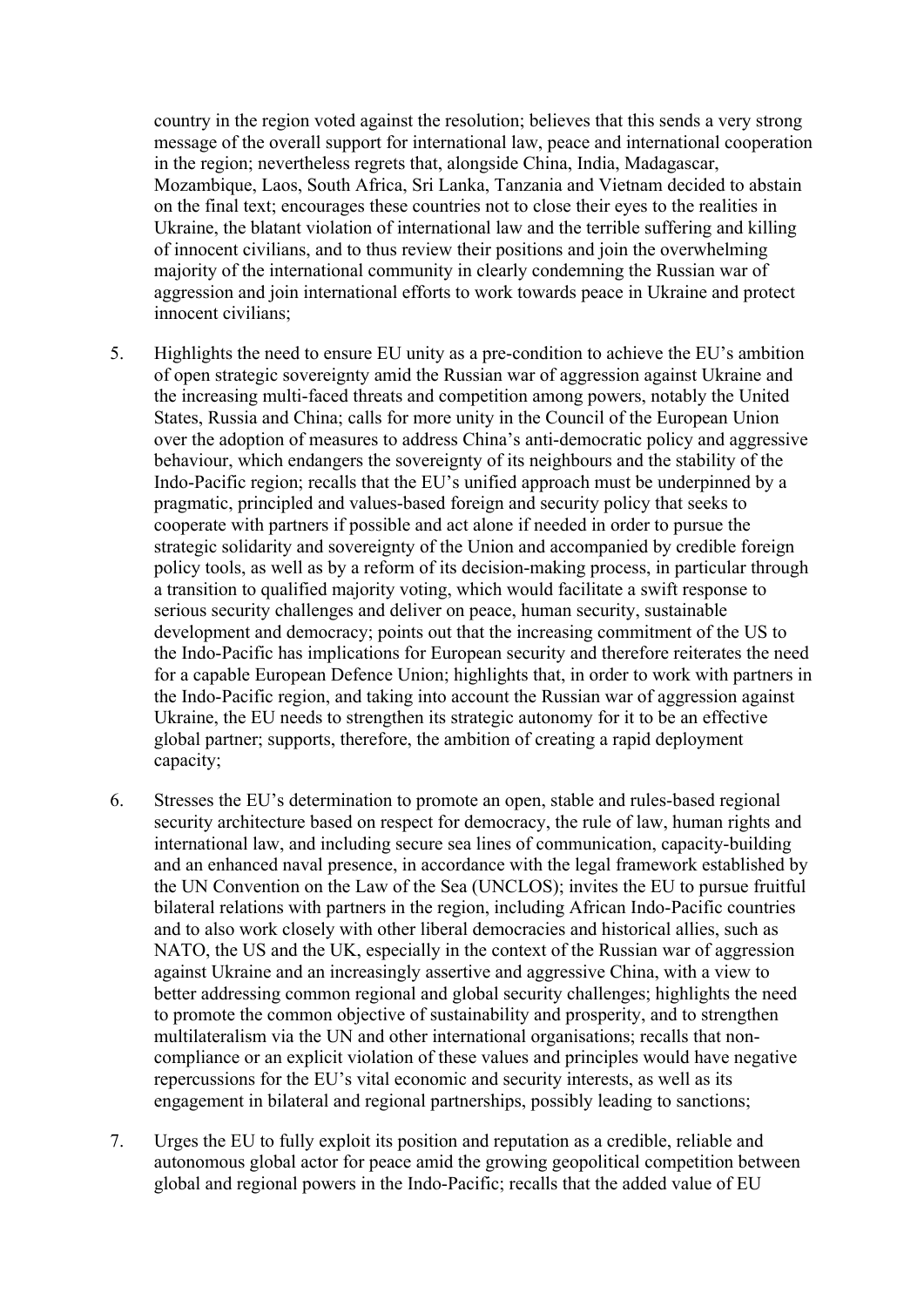engagement in the Indo-Pacific lies in its comprehensive range of civilian and military assistance measures, including well developed non-military contributions; recalls that the EU has a vast network of diplomatic assets to facilitate dialogue, mediation, conflict prevention, conflict resolution, arms control, disarmament, non-proliferation and denuclearisation, as well as legal solutions and expertise in the field of multilateralism and in setting up confidence-building measures, and measures aimed at fighting corruption, which can also be shared with partners that act in the spirit of good faith; considers it necessary to strengthen the diplomatic and consular network of the Member States in the region and to defend the values and interests of the EU and its Member States; calls for the EU to closer link its contributions to countries in the region and its diplomacy efforts to its values and interests; calls for the EU to step up the communication efforts on the Indo-Pacific Strategy and to involve partner countries in the implementation process in order to strengthen security relations and contribute to the achievement of the goals included in the Strategy;

8. Encourages the EU to strengthen its commitment with its Indo-Pacific partners to the implementation of UN Security Council Resolution 1325 on Women, Peace and Security (WPS), as well as to UN Security Council Resolutions 2250, 2419 and 2535 on Youth, Peace and Security (YPS), with appropriate budgetary allocations for effective implementation; stresses the importance and the positive added value of women's participation in peace-keeping and peace-building, including in negotiations and missions;

#### *Strategic sovereignty based on multilateralism and the rules-based international order*

- 9. Considers that Russia's war of aggression against Ukraine, which is a blatant violation of international law, as well as the Russian refusal of mediation and to conduct honest negotiations, pose a severe threat to global security, peace and stability and to free and open communication in the maritime, air, space and cyberspace domains, which are essential to peace and to maintaining regional and global trading routes; encourages the relevant services in the European External Action Service to analyse the impact of Russia's war of aggression against Ukraine on the EU's Indo-Pacific policy, as well as of the possible consequences of a regional conflict on the EU's economic and security interests, while assessing how the EU could respond to a deteriorating security situation in the Indo-Pacific region; expresses deep concern about the impact of the war in Ukraine on the national economies of the Indo-Pacific countries, especially with regard to the rising prices of grain, energy and fertilisers; reiterates the stabilising role that the EU could play in the region;
- 10. Expresses deep concern about China's rapid military build-up, including its recently uncovered test of a hypersonic missile, and its increasingly assertive behaviour, with the aim of, among other things, advancing its territorial claims in the East and South China Seas; highlights that security hotspots and unresolved issues such as the Democratic People's Republic of Korea's nuclear programme, the recent China-India border standoffs, the crackdown on democracy in Hong Kong and Macao, China's failure to comply with its obligations under national and international law to respect human rights, including the rights of minorities in Xinjiang, Tibet and Inner Mongolia, and the threats posed by China to the territorial integrity of Taiwan, materialised through military actions all exert further strain on regional security and stability; condemns China's diplomacy of intimidation and manipulative disinformation campaigns; furthermore expresses concern about China's increased presence in other strategic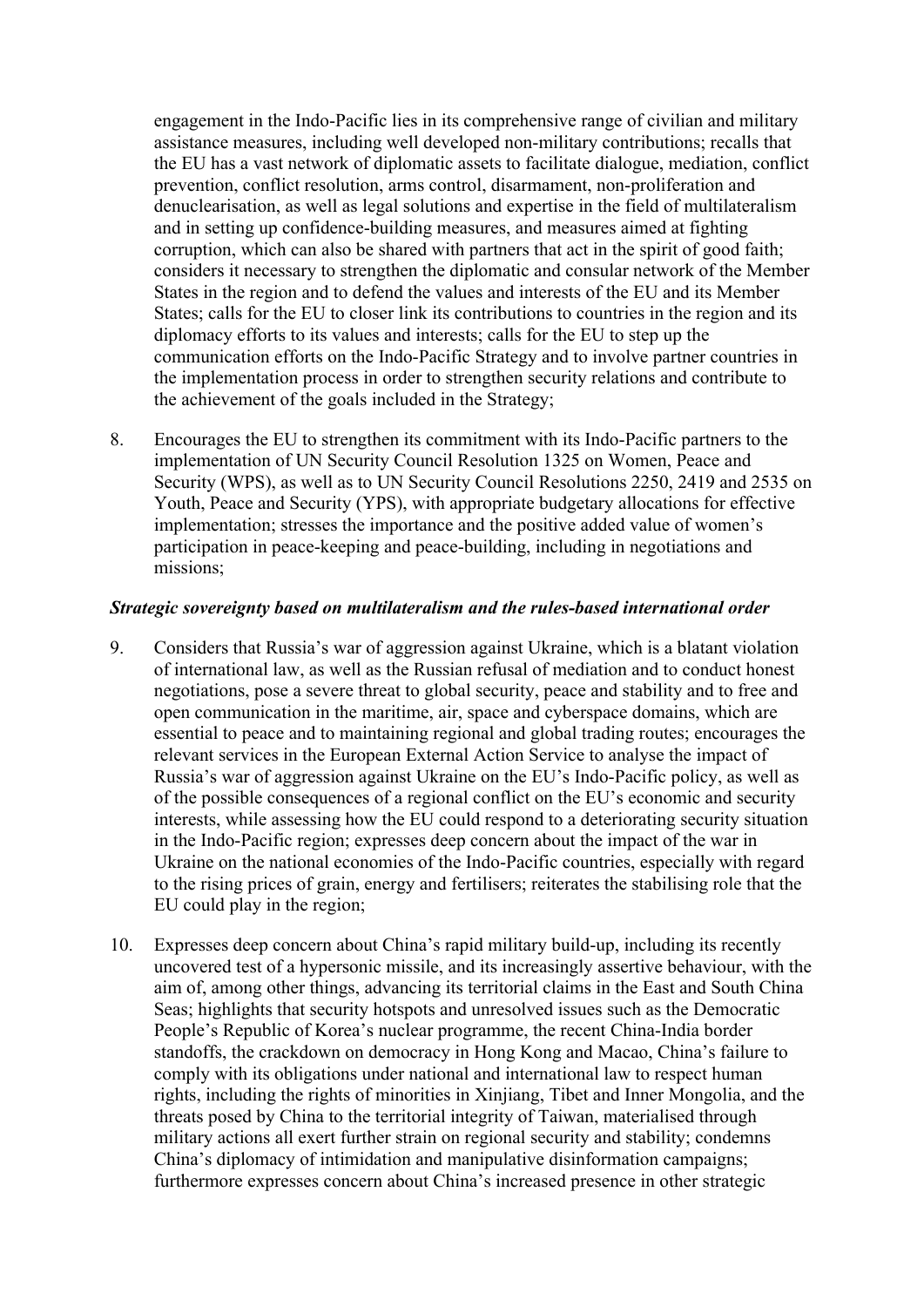arenas, such as the Indian Ocean, the South Pacific and Oceania region, and the Arabian Sea;

- 11. Recalls that past divisions weakened the EU's ability to take a common position towards China; highlights that the EU's approach towards China must be unified, pragmatic, multifaceted and principled, including cooperating on issues of shared interest with a global impact such as the fight against climate change, based on human rights and international law, rivalling China when it comes to providing economic, political and strategic alternatives to third countries, and confronting and possibly sanctioning China on matters where our respective views diverge substantially, for example in protecting EU values such as respect for democracy and human rights, and in speaking out against violent aggressions against independent countries and condemning the perpetrators of such violations, including those responsible for the killing of innocent civilians through acts of war, as the international community can currently witness in the actions of Russia in Ukraine;
- 12. Welcomes the very timely new EU-US dialogue on China and the establishment of EU-US consultations on the Indo-Pacific, and calls for a coordinated approach to deepen cooperation on security matters, including through transatlantic parliamentary dialogue towards strengthening multilateral institutions and regional organisations, promoting democracy and enhancing democratic resilience in the Indo-Pacific region and beyond; welcomes the US's intention of bolstering regional stability, resilience and security; strongly welcomes the strong unity of the transatlantic community in responding to Russia's war of aggression against Ukraine and sees it as a very strong signal to the entire world that we are committed to our values and ready to defend them if tested;
- 13. Takes note of the recent conclusion of the AUKUS trilateral security pact; regrets the lack of prior consultation in this process and reiterates its solidarity with France; is of the firm opinion that strong EU-Australia relations, based on mutual trust and consultation, are important for the stability of the region and that these should be further advanced and not affected by the conclusion of AUKUS; considers AUKUS and QUAD to be important parts of the regional security architecture and underlines that effective regional security requires an open and inclusive dialogue involving relevant regional, concerned extra-regional and also international actors; therefore calls on the VP/HR to examine with the relevant partners possibilities to set up a permanent dialogue with AUKUS and representation at the meetings of the members of QUAD also in nonmilitary fields such as climate change, technology, health and trade in order to align efforts and strengthen synergies between our respective strategies on the Indo-Pacific; stresses the need to further develop and strengthen the EU-UK cooperation framework, including in foreign and security policy; notes the lack of interest expressed by the UK to do so, so far;
- 14. Highlights the fundamental role that connectivity plays in the geopolitical relations of the EU and its Member States, and welcomes the joint communication by the Commission and the VP/HR on the Global Gateway strategy presented in December 2021 aimed at increasing sustainable cooperation with like-minded states and using soft power to promote European values and secure strong and durable partnerships; believes that this initiative could be an attractive alternative to the Chinese connectivity strategy for the EU's partners in the Indo-Pacific region and beyond; highlights the importance of connectivity cooperation for the EU and the Indo-Pacific region to successfully face up to the new security challenges, including cybersecurity, digital connectivity, and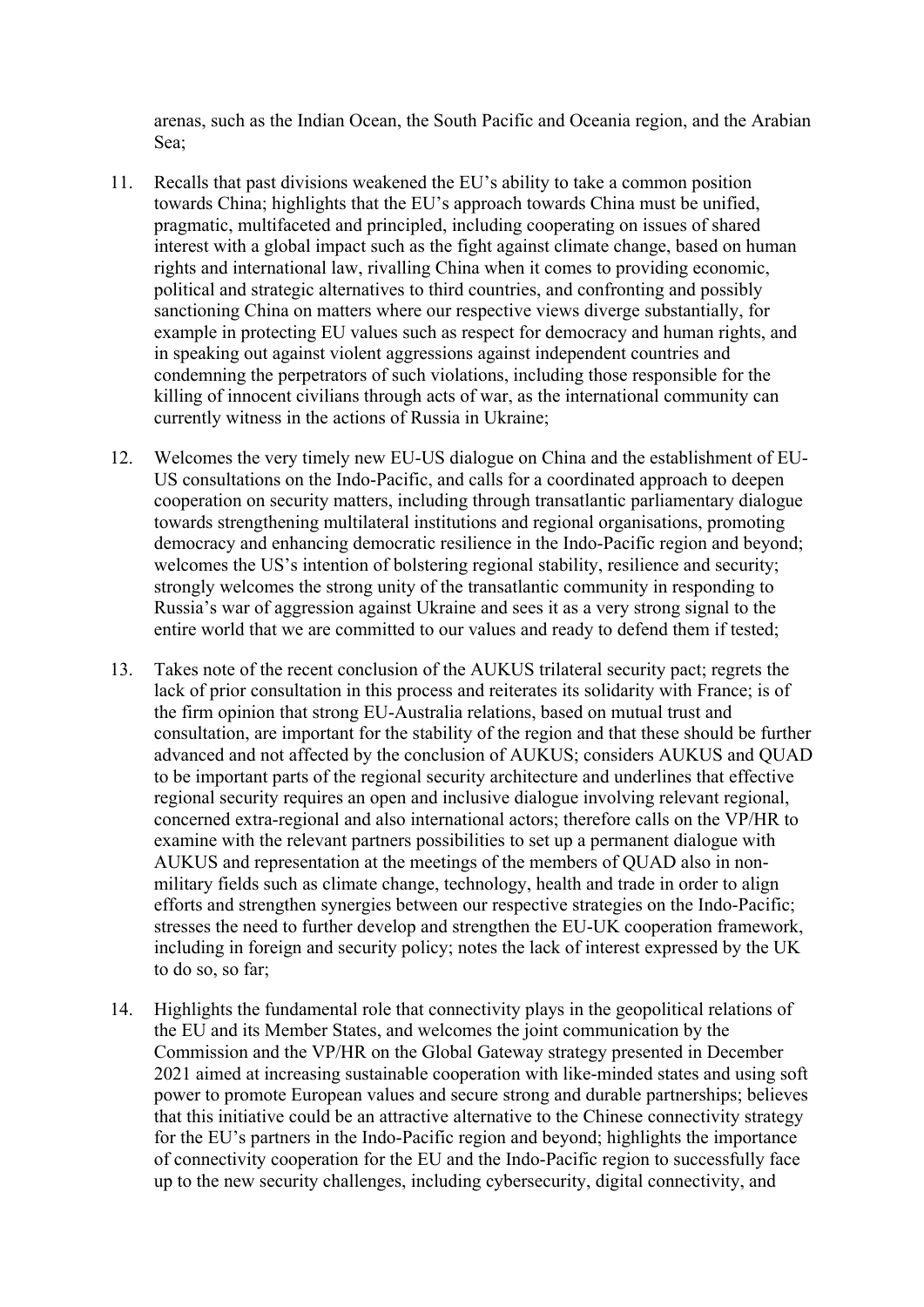critical infrastructure, and believes that this should also include efforts to ensure the security of the global internet infrastructure, including undersea cables; underlines the importance of strengthening climate security and sustainable development via connectivity investments; calls for a swift implementation of this strategy in the Indo-Pacific, including through the implementation of concrete and visible projects;

15. Acknowledges that the EU's Strategic Compass identifies the Indo-Pacific as a region of key strategic interest for the EU while also identifying a concrete set of objectives to achieve in the region and the required capabilities to attain them, based on the joint threat assessment; highlights that in order to be a credible security actor in the region, as well as internationally, the EU needs to further increase its joint efforts in capability development, especially in the maritime field, while focusing on projects of strategic relevance; recommends further EU-NATO cooperation to respond to the security challenges related to the Indo-Pacific, as outlined in the EU Strategic Compass;

### *Enhancing partnerships with regional organisations and democratic countries*

- 16. Reiterates that enhancing existing partnerships with regional actors and building new ones is a key feature of the strategy; highlights that unified action among the EU and its traditional allies in the region is key to achieving stability; welcomes the fact that the EU plans to intensify its dialogues with partners on security and defence, including on counter-terrorism, cybersecurity, non-proliferation and disarmament, capacity-building, hybrid threats, maritime security and combating interference and disinformation, in particular through sharing best practices, improving strategic communication, and gathering evidence with a view to improving collective attribution and sanctions, enhancing climate security and crisis response, and ensuring an effective multilateral response to the COVID-19 crisis and future global health crises, in addition to space and maritime security dialogues; further welcomes the fact that the EU is deploying military advisers to EU delegations in the region, as it has done in China and Indonesia;
- 17. Highlights the long-standing cooperation between the EU and ASEAN on security and defence matters, and welcomes the recent upgrade of bilateral relations to a strategic partnership; reiterates its strong commitment to support ASEAN's centrality and inclusive multilateral architecture; calls for the EU to anchor and extend its presence in the region by deepening cooperation with ASEAN and its members; calls on ASEAN to involve the EU in the ASEAN Defence Ministers' Meeting Plus and in the East Asia Summit; underlines the fundamental role of parliamentary diplomacy in strengthening democracy and promoting human rights in the region, and therefore encourages the establishment of an EU-ASEAN Parliamentary Assembly and more numerous and regular parliamentary exchanges with the region, including on the occasion of the 45th anniversary summit in Brussels in 2022; stresses that the EU should explore the possibility of engaging in capacity-building measures with ASEAN in areas such as civilian conflict prevention, mediation, peace-building and reconciliation, including by cooperating with other regional partners on such measures;
- 18. Strongly welcomes the close coordination with Australia, Japan, the Republic of Korea and New Zealand in response to the Russian war against Ukraine and welcomes the close alignment between the EU and these four countries when it comes to sanctioning Russia and Belarus for their illegal and inhuman actions; welcomes the strengthened dialogue between NATO and its four Indo-Pacific partners, namely Australia, Japan, the Republic of Korea and New Zealand, with a view to addressing cross-cutting security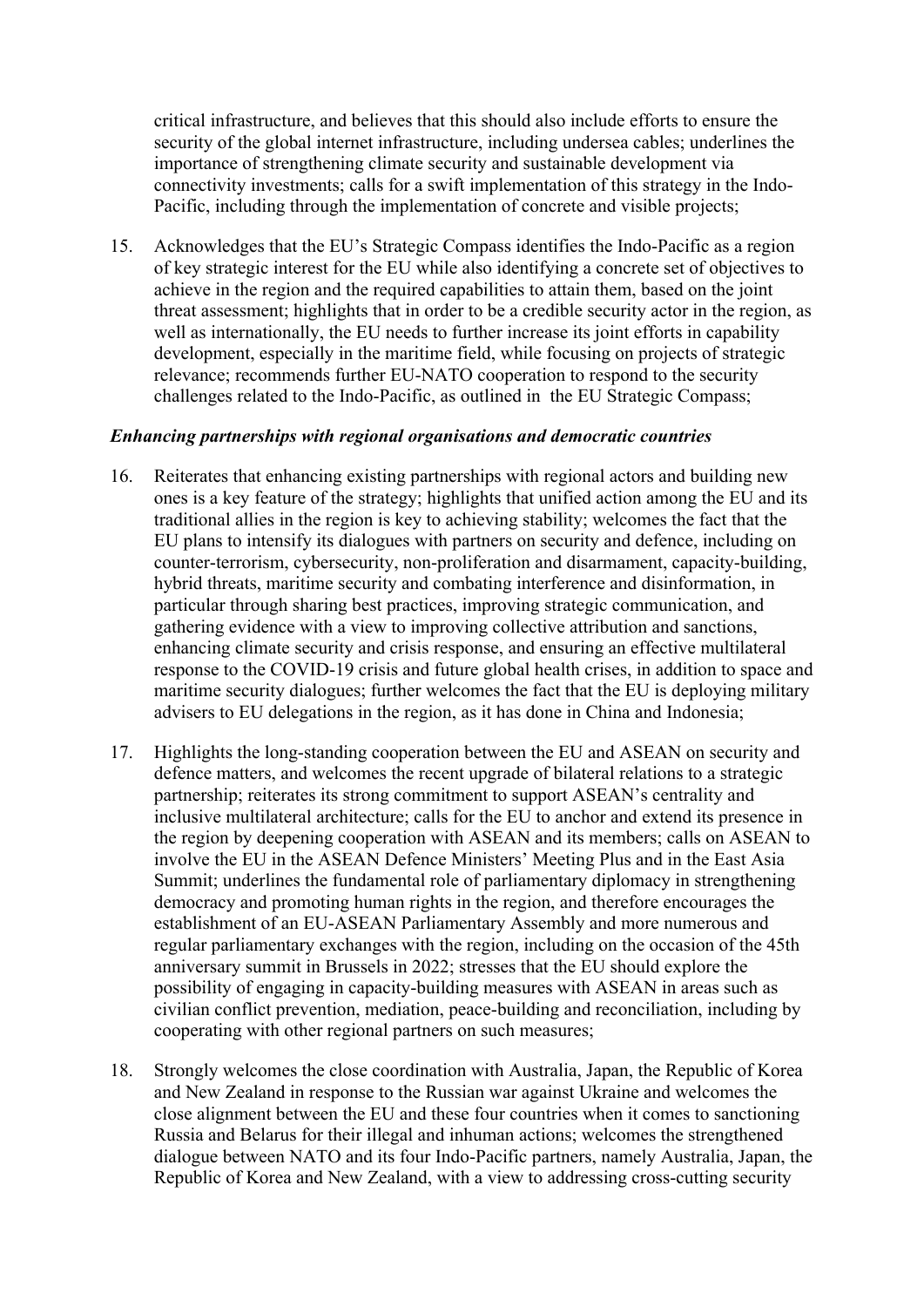issues and global challenges and enhancing common situational awareness on security developments in the Euro-Atlantic and Indo-Pacific regions, in particular meetings of ambassadors between NATO's North Atlantic Council (NAC) and these four Asia-Pacific countries, commonly called the 'NAC+4' format; calls for the EU to develop a similar dialogue with the four Asia-Pacific partners; highlights that priority areas for cooperation with partners should focus on capacity-building, hybrid threats, nonproliferation and crisis response, cyber defence, civil preparedness and the UN's Women, Peace and Security agenda; invites NATO to use its 2030 reflection process to enhance cooperation with its partners in order to defend shared values, consolidate democracy in the region, bolster resilience and uphold the international rules-based order, while ensuring greater consistency between policies on China with full respect for the autonomy of decision and action of the European Union;

- 19. Welcomes the 'Enhancing Security Cooperation in and with Asia' project and to support its implementation encourages regular exchanges and study trips for military officers to facilitate mutual understanding and foster a common strategic approach;
- 20. Reiterates the importance of the well established strategic partnership between the EU and Japan and highlights our partnership in the areas of security, defence and connectivity; notes that Japan is the only Indo-Pacific partner specifically mentioned in the EU Strategic Compass; welcomes the outcome of the 28th EU-Japan Summit held on 12 May 2022, where the leaders reaffirmed their commitment to enhancing cooperation for a free and open Indo-Pacific based on shared values and complementary strategies for the region; notes that Japan has traditionally accumulated expertise and knowledge on cooperation with countries in the Indo-Pacific; calls, therefore, for the EU to step up collaboration with Japan to effectively strengthen maritime security cooperation in the region, especially with ASEAN; strongly welcomes Japan's participation in international counter-piracy efforts in the Gulf of Aden, by conducting joint exercises with the EUNAVFOR Operation Atalanta; calls for both partners to enhance cooperation in the area of maritime security and to further develop cooperation within the framework of the CSDP in areas such as intelligence, capacity-building and cybersecurity; welcomes the commitment made by the EU and Japan to enhance consultations in the area of disarmament and non-proliferation and to further promote, in the context of the war in Ukraine, the strengthening of the Treaty on the Non-Proliferation of Nuclear Weapons; calls for the EU and Japan to further expand consultations in the area of hybrid threats, including dialogues on countering disinformation and interference perpetrated by state and non-state actors; strongly welcomes the close cooperation and alignment of Japan with the EU and the US when it comes to responding to Russia's war against Ukraine and the issuing of sanctions in response to this blatant violation of international law; welcomes the rapid launch of cooperation and coordination between the EU and Japan to maintain the stability of global energy markets and expresses its appreciation for the solidarity shown by Japan in providing the EU with affordable supplies of liquefied natural gas;
- 21. Calls for the EU to further strengthen its strategic partnership with India; welcomes therefore the commitments by the EU and India in the area of security and defence, and the recent launch of a dialogue on maritime security; invites both parties to further strengthen their operational cooperation at sea, including joint naval exercises and port calls, as well as actions to protect and promote the sea lines of communication also as part of the recently established EU-India Connectivity Partnership; furthermore, calls for the EU and India to enhance mutual coordination and exchanges in order to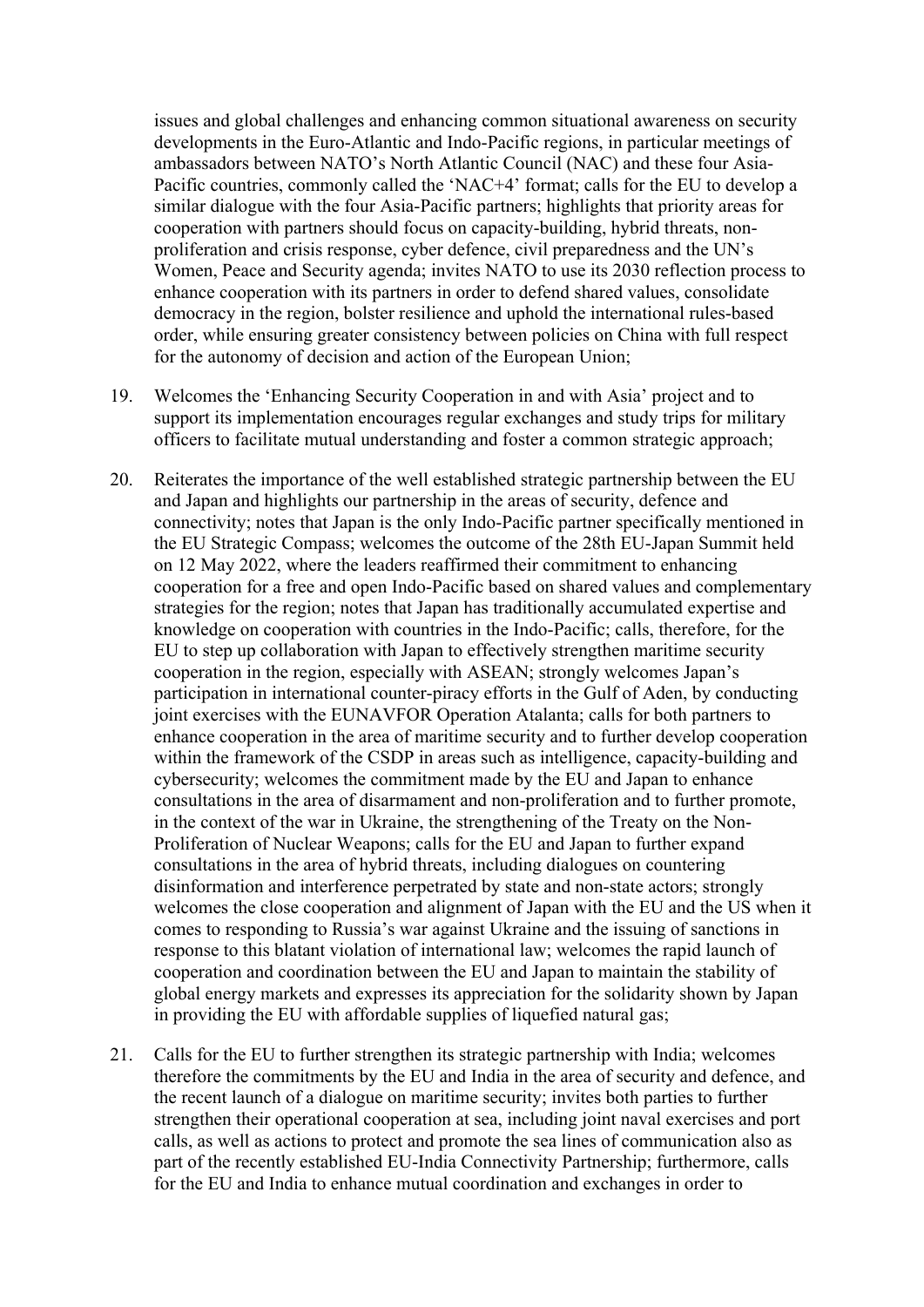reinforce maritime domain awareness in the Indo-Pacific; welcomes the visit of the President of the Commission, Ursula von der Leyen, to India of 24 and 25 April; underlines that this is a positive step towards strengthening future partnerships and deepening bilateral cooperation in the Indo-Pacific; notes that India is a key partner in building a maritime security environment; reiterates that the stabilisation of Central and South Asia should be a primary objective of EU-Indian cooperation; regrets the lack of a clear condemnation by the Indian Government of Russia's illegal war against Ukraine and calls on the Indian Government to review its position in light of the clearly demonstrated violations of international law by Russia; calls on India, as the world's largest democracy, not to stand idly by as Ukraine, one of the largest European democracies, is brutally attacked, and calls on the Indian Government to speak out against the killing of innocent civilians and the revisionist and brutal actions pursued by Vladimir Putin;

- 22. Stresses that the relationship between the European Union and Australia has deep historical roots and human ties and is based on common values and principles, such as peace, security and respect for democracy, human rights, gender equality and the rule of law, including international law; welcomes positive developments in EU-Australia security and defence cooperation in the past decade and Australia's engagement in EU crisis management operations; calls for both partners to further enhance coordination and synergies with a view to promoting security and stability in the Indo-Pacific, including as regards freedom of navigation, and to engage in discussions with a view to identifying areas of shared interest for future cooperation on security and defencerelated matters; notes, however, that the mutual trust has been impacted by the lack of consultation and information on the AUKUS agreement; expresses its wish to have good mutual cooperation on defence in the future; strongly welcomes the close cooperation and alignment of Australia with the EU and the US when it comes to responding to Russia's war against Ukraine and the issuing of sanctions in response to this blatant violation of international law;
- 23. Expresses concern over China's recent security agreement with the Solomon Islands, which might have implications for the security of the Indo-Pacific; underlines that the possible presence of the Chinese navy in the Solomon Islands could lead to the obstruction of access to maritime lanes for Australia, both for trade and military purposes; stresses that the freedom of navigation in the Indo-Pacific waters is essential for global and regional peace, ensuring the strategic interests of the EU and of its partners;
- 24. Welcomes the good cooperation between the EU and the Republic of Korea, including in the field of security and defence, and warns that nuclear activities by the Democratic People's Republic of Korea (DPRK) present a serious threat to international peace and security, and to global disarmament and non-proliferation efforts; strongly condemns the DPRK's intensified provocations since the beginning of 2022, including the firing of three short-range ballistic missiles from the Sunan area of Pyongyang on 12 May, as well as the DPRK's firing of three ballistic missiles on 25 May following the departure of US President Biden from the Republic of Korea; notes with regret that this is the 17th major weapons test this year; stresses the crucial role played by the Republic of Korea in supporting efforts towards the complete, verifiable and irreversible dismantlement of the DPRK's nuclear and ballistic missile programmes; calls on the VP/HR and the Member States to use their credibility and expertise to effectively contribute to these efforts, including by supporting a peaceful and diplomatic resolution with the DPRK in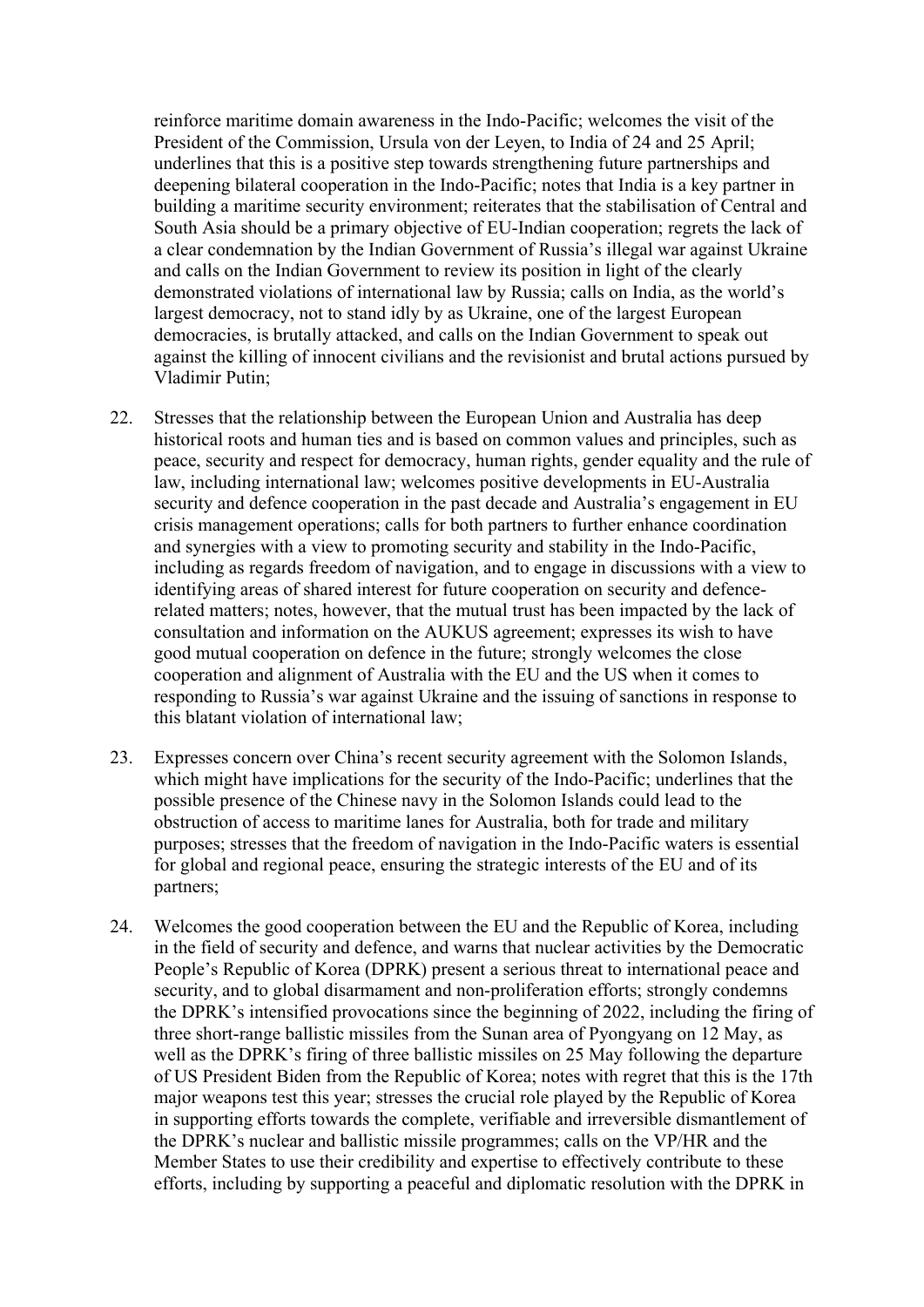close coordination with our international partners; strongly condemns the DPRK's ballistic missile and nuclear tests and other nuclear proliferation-related activities; urges the DPRK to swiftly sign and ratify the Comprehensive Test Ban Treaty (CTBT) and return to compliance with the Treaty on the Non-Proliferation of Nuclear Weapons and with the International Atomic Energy Agency (IAEA) Comprehensive Safeguards Agreement, while also bringing into force the Additional Protocol thereto; highlights that cooperation between the EU and the Republic of Korea on cybersecurity has proven to be an effective tool in addressing cyber-attacks originating from the DPRK and other regional countries; calls for both the EU and the Republic of Korea to further step up joint efforts to combat cybercrime and build resilient infrastructure; invites the EU and the Republic of Korea to deepen their cooperation in space policy and technology matters; strongly welcomes the close cooperation and alignment of the Republic of Korea with the EU and the US when it comes to responding to Russia's war against Ukraine and the issuing of sanctions in response to this blatant violation of international law;

- 25. Considers Taiwan to be a key partner and democratic ally in the Indo-Pacific and strongly supports its democratic path; underlines the EU's close support and friendship with Taiwan and, also in the light of the Russian war against Ukraine, strongly refutes any attempt by Chinese propaganda to draw similarities between the Russian war in Ukraine and the overall security situation of Taiwan as these situations differ significantly, both historically and when analysing the role of Taiwan in the regional and global context; welcomes the positive role that Taiwan plays in fostering peace and security in the Indo-Pacific region and specifically in the Taiwan Strait; underlines the need for closer coordination with like-minded partners to maintain peace and stability in the Taiwan Strait; reiterates that the relationship between China and Taiwan should be developed constructively through dialogues without coercion or destabilising tactics by either side; stresses its opposition to any unilateral action that may undermine the status quo of the Taiwan Strait and reiterates that any change to cross-strait relations must not be made against the will of Taiwan's citizens; calls for the EU to enhance the existing partnership with Taiwan so as to promote common values such as democracy, human rights, the rule of law and good governance in the Indo-Pacific region, work together on topics such as secure sea lines of communication and open and safe airspace, and engage in joint efforts to tackle climate change; supports closer cooperation between relevant European and Taiwanese agencies, NGOs and think tanks and reiterates its support for the participation of Taiwan as an observer member in international organisations, including in the World Health Organization; strongly welcomes the close cooperation and alignment of Taiwan with the EU and the US when it comes to responding to Russia's war against Ukraine and the issuing of sanctions in response to this blatant violation of international law;
- 26. Welcomes the positive role that New Zealand plays in regional peace and security; commends the strong focus of the EU-New Zealand Partnership Agreement on Relations and Cooperation on countering the proliferation of weapons of mass destruction and combating illicit trade of small arms and light weapons, including in addressing weakened economic resilience, which is a key security risk factor; commends New Zealand's contribution to EU missions such as EUNAVFOR Operation Atalanta; welcomes the decision taken recently by the Joint Committee to explore further opportunities for enhancing cooperation in the Indo-Pacific, in particular in areas of maritime security and to step up exchanges regarding countering terrorism, violent extremism and online terrorist content, as well as foreign interference and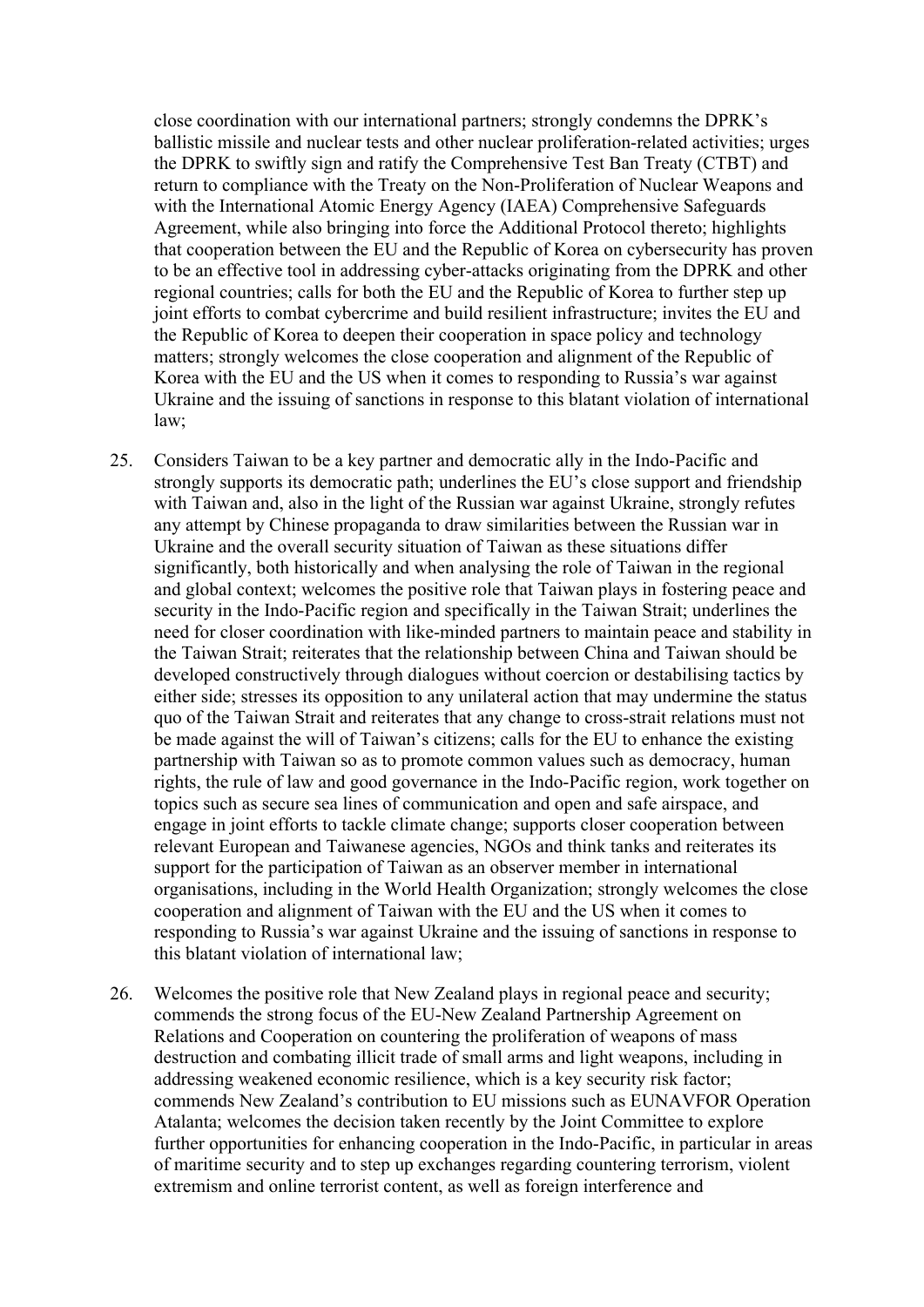disinformation; looks forward to working together to uphold international law in the region; strongly welcomes the close cooperation and alignment of New Zealand with the EU and the US when it comes to responding to Russia's war against Ukraine and the issuing of sanctions in response to this blatant violation of international law;

- 27. Calls for the EU to step up cooperation with Pacific states both through the Pacific Islands Forum and the new agreement between the EU and the OACPS; suggests that the new EU-OACPS Joint Parliamentary Assembly and, in particular, its EU-Pacific Regional Parliamentary Assembly should be involved in the EU's Indo-Pacific strategy;
- 28. Underlines the important contribution, and its possible enhancement, of Indo-Pacific partners in the EU's CSDP missions and operations through framework participation agreements with Australia, New Zealand, the Republic of Korea and Vietnam, and calls for the conclusion of further framework participation agreements with partner countries; supports Indo-Pacific partners' efforts to develop their own peace-keeping capacity;
- 29. Calls for the EU to invite like-minded Indo-Pacific partners to participate in selected Permanent Structured Cooperation projects, provided that third country participation is exceptional and decided case by case on the basis of an agreed set of political, substantive and legal conditions; stresses that such cooperation could be in the strategic interest of the EU, inter alia when it comes to providing technical expertise or additional capabilities and could improve interoperability and coherence, particularly in the case of strategic partners such as Indo-Pacific democracies;
- 30. Welcomes the G7 Foreign Ministers' communiqué of 14 May 2022 which stresses the importance of maintaining a free and open Indo-Pacific that is inclusive and governed by the values of fundamental freedoms, the rule of law, democratic principles, territorial integrity and the peaceful and inclusive resolution of disputes; strongly supports the commitment made by the G7 countries to work towards this goal by protecting and promoting the rules-based international order, improving regional connectivity and enhancing national resilience;

## *Freedom of the global commons: the fundamental basis for EU-Indo-Pacific relations*

#### *Maritime security dimension*

- 31. Highlights that maritime security and freedom of navigation, which must be ensured in accordance with international law and, in particular UNCLOS, are among the key challenges in the Indo-Pacific; calls for more EU external action, in particular diplomatic efforts, to enhance the rule of law offshore and to also enhance maritime cooperation with countries in the Indo-Pacific; calls on all states that have not done so to swiftly ratify UNCLOS; would also welcome the establishment of systematic and coordinated frameworks, including joint exercises, port calls and efforts to fight piracy that would advance naval diplomacy and contribute to regional maritime security;
- 32. Calls for the EU and its Member States to step up their own maritime capacities in the region in a coordinated and autonomous way, including by exploring ways to ensure a permanent and credible European naval presence in the Indian Ocean; stresses the need to increase the EU's capacity as an effective maritime security provider, and stresses the need to discuss and decide on a selection of most relevant and pressing challenges which can realistically be addressed with the help of the EU in close cooperation with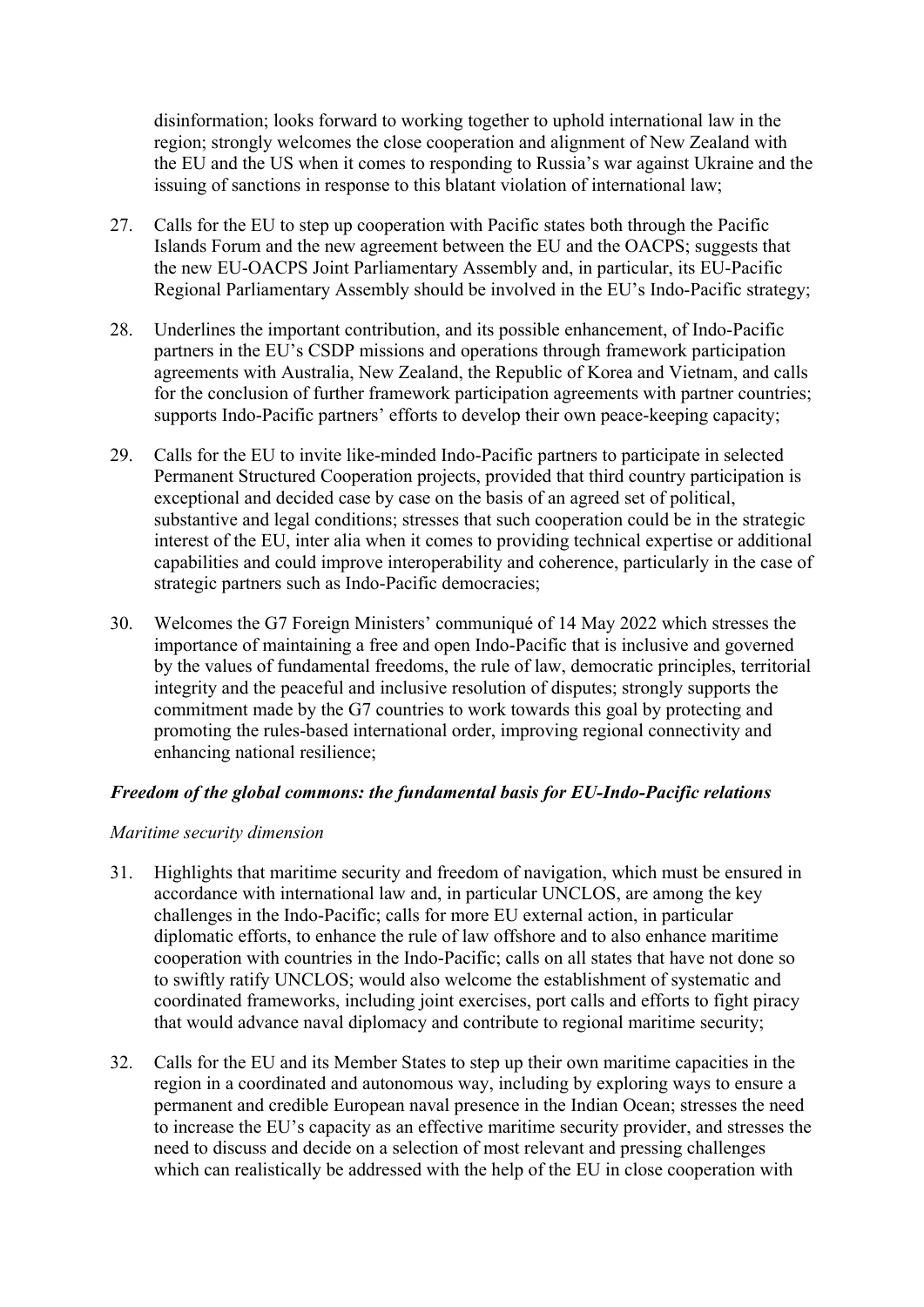partners in the region, including the protection of its ships and crews; highlights the fact that France is the only Member State with a permanent military presence in the Indian Ocean; welcomes the fact that the Netherlands and Germany have sent frigates to the region; underlines that more naval missions, including EU-level missions, could be undertaken and will be needed in the future, embedded in a coordinated and comprehensive approach to regional security; welcomes the joint naval exercises that EUNAVFOR Atalanta has thus far undertaken with Japan, the Republic of Korea, India, Vietnam, Oman and Djibouti and encourages the enhancement of such joint exercises; underlines that EUNAVFOR Atalanta has an important role to play in naval diplomacy; welcomes its strong contribution to regional security in the Indian Ocean, in particular by successfully protecting vessels of the World Food Programme and by curbing piracy, and commends synergies created with EUCAP Somalia and EUTM Somalia; praises also the cooperation with New Zealand and the US Navy, and the work carried out jointly with NATO Operation Ocean Shield and with Operation AGENOR, the military component of the European-led Maritime Situation Awareness in the Strait of Hormuz (EMASOH) initiative; invites coastal Member States to build up their military naval capabilities with a view to enhancing the EU's presence and visibility in the global maritime sector and calls for the EU to expand the geographical scope of EUNAVFOR Atalanta deeper into the Indian Ocean; calls on the Member States who have already increased their naval presence in the Indo-Pacific to coordinate their approach in EU forums; welcomes in this respect the recent decision taken by the Foreign Affairs Council to launch the implementation of the Coordinated Maritime Presences concept in the North-Western Indian Ocean by establishing a maritime area of interest covering the maritime area from the Strait of Hormuz to the Southern Tropic and from the north of the Red Sea towards the centre of the Indian Ocean, building on the Member States' individual assets; calls for strong synergies with EUNAVFOR Atalanta; welcomes the rapid launch of EUTM Mozambique;

- 33. Recalls that effective maritime security requires a broader vision of maritime stability, taking into account onshore problems of corruption, rule of law, the root causes of illegal fishing, illegal drugs, arms and people trafficking and piracy, and the environmental impact of commercial and industrial maritime activities, including fossil fuel extraction; calls for the EU to address these problems in parallel to more traditional maritime security measures;
- 34. Welcomes joint naval activities and calls for the EU and Indo-Pacific partners to further build on existing maritime cooperation frameworks; calls for the EU to evaluate with its partners the need to establish a monitoring system on breaches of international maritime law in the Indo-Pacific region; emphasises the added value for the EU of engaging in regional cooperation forums, such as the EU-ASEAN High-Level Dialogue on Maritime Security Cooperation, the Asia-Europe Meeting and the ASEAN Regional Forum;
- 35. Calls for the EU to complement its maritime presence with enhanced maritime capacitybuilding programmes for like-minded partners, including by continuing to implement the CRIMARIO I and II projects as part of the EU Critical Maritime Routes programme and by expanding cooperation on actions to enhance maritime domain awareness and information-sharing; invites the EU to assess the opportunity to extend the geographical scope of CRIMARIO to the South Pacific;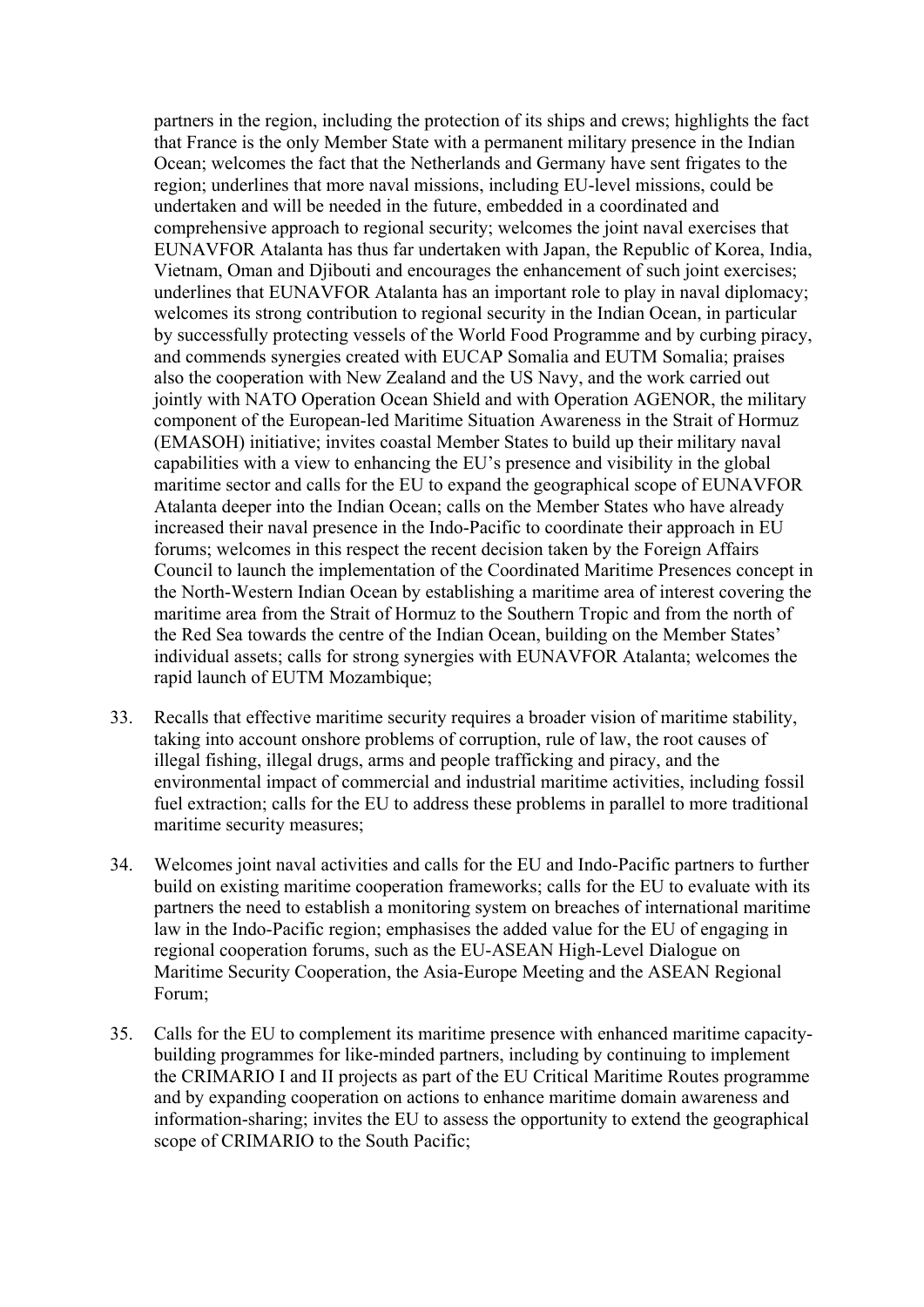36. Points to the fact that fisheries management is a relevant aspect of the maritime environment; urges the EU to continue to promote ocean governance in the region and the sustainable management of marine resources, through the implementation of sustainable fisheries partnership agreements and its participation in regional fisheries management ; calls for the EU to strengthen its cooperation with like-minded international partners to combat overfishing, overcapacity and illegal, unreported and unregulated fishing in the Indo-Pacific and to systematically include fisheries management on the agenda of maritime security dialogues with its Indo-Pacific partners; urges the EU to continue to promote the improvement of living and working conditions for fishers in the Indo-Pacific region in accordance with International Labour Organization regulations and conventions; calls on the Commission to pay particular attention to security and defence aspects in the next update of its communication on international ocean governance, scheduled for 2022;

### *Technology, cyberspace, air and space dimension*

- 37. Underlines the importance of information and cybersecurity as part of the critical infrastructure of the global economy, and for protecting democracies from disinformation and malicious attacks; welcomes the EU's efforts to further enhance cooperation on cybercrime and cyber-resilience capacity-building for partners in the region; invites the EU and Indo-Pacific partners to enhance cooperation in the fight against hybrid threats, including disinformation campaigns; highlights the need for the EU to coordinate with like-minded Indo-Pacific partners on collective attribution and on mechanisms aimed at sharing evidence and intelligence that would serve as a basis for issuing cyber sanctions; invites the EU and NATO to align their respective strategies aimed at providing adequate responses to cyber-attacks originating from the region; calls on the Council and the Commission to address the challenge of disinformation in a similar way to disinformation originating from the eastern flank of the EU; proposes the establishment of an independent EU strategic communications hub for the Indo-Pacific region with dedicated staff and resources embedded in an EU delegation in the region;
- 38. Welcomes the cooperation launched between the EU and a number of Indo-Pacific partners on cybersecurity and defence; calls for the EU to accelerate the establishment of an EU Cyber Diplomacy Network, aimed at promoting cybersecurity norms and legal frameworks in the region; calls for the EU and like-minded Indo-Pacific countries to promote a rules-based, free, open and secure cyberspace and to strengthen the international regulation of the cyber sphere, inter alia through the Budapest Convention, and to promote initiatives in the framework of the UN;
- 39. Urges the EU to develop regional and global partnerships with regional democratic producers of critical technologies with the ambition of working towards a global alliance of tech democracies for the establishment of fair, open and values-driven norms and standards on a rules-based, ethical and human-centric use of technologies that respect the privacy of individual users, in particular regarding artificial intelligence and the governance of the internet; calls for close cooperation and coordination between the EU and Indo-Pacific countries when it comes to responding to and mitigating possible strains on global supply chains as a result of international sanctions against Russian companies and economic sectors; calls for strengthened cooperation with democratic Indo-Pacific partners in developing global norms on the military use of artificial intelligence and a global ban on fully autonomous weapons systems; calls for a coordinated, European-wide strategic approach to the region with a view to securing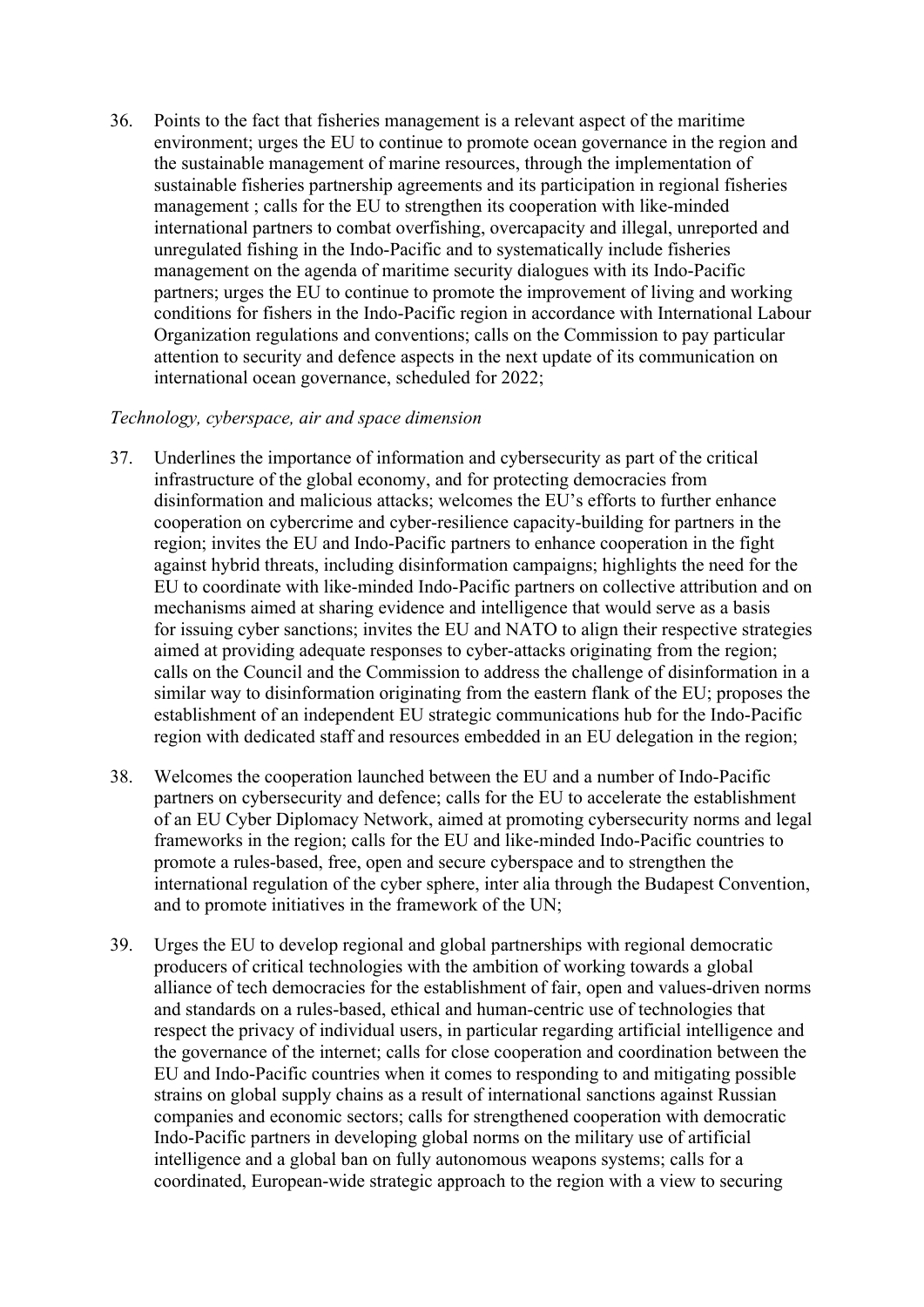supplies of critical technology and materials and strengthening democratic partners' ability to produce them; calls for strict requirements, both political and technical, for purchasing such technologies from non-democratic states in the region, such as China;

- 40. Calls for equal and unhindered access to the airspace based on full respect for international law; supports the commitment to open and free movement through initiatives such as the EU-ASEAN Comprehensive Air Transport Agreement;
- 41. Underlines the growing importance of the space dimension of international cooperation and security; expresses concerns about the increased development and proliferation of space weapons, increasing the danger of an arms race; underlines the need to enhance regional and global cooperation and dialogue on space affairs, including through the UN Office for Outer Space Affairs, as a means to de-escalate tensions and prevent the weaponisation of space; calls for the EU to build on the successful cooperation on space policy and technology with the Republic of Korea and Japan and launch cooperation on space skills and technology with other regional partners;

## *Non-traditional security challenges*

- 42. Highlights that the fight against violent extremism and propaganda is of shared interest to the EU and Indo-Pacific countries, as well as to the international community; calls for the EU to establish a Preventing and Countering Violent Extremism (PCVE) project, including actions aimed at strengthening resilience to violent extremism, such as a unified platform to counter extremism in the Indo-Pacific region; invites the EU and like-minded Indo-Pacific partners to strengthen cooperation between counter-terrorism intelligence services, including by intensifying academic exchanges; highlights the need to further promote cooperation between Europol and Aseanopol, as well as between Europol and national law enforcement agencies, to facilitate exchanges of good practices and expertise in key areas of interest, such as counter-terrorism, fighting transnational crime, trafficking in humans and illicit weapons and migrant smuggling; recalls that human trafficking remains a challenge across the Indo-Pacific; calls for the EU to support regional partners in implementing the UN Trafficking Protocol and regional initiatives such as the ASEAN Convention Against Trafficking in Persons, Especially Women and Children;
- 43. Calls for closer engagement with the Indo-Pacific countries in addressing security challenges emanating from Afghanistan after the Taliban takeover, including terrorism and trafficking in drugs and humans, while also tackling the humanitarian crisis and threats to human security;
- 44. Highlights that the risk of proliferation of nuclear weapons and the rapid build-up and deployment of new technologically advanced nuclear capabilities and missile technology in the Indo-Pacific region remain major regional and global security concerns; expresses deep concern about the ongoing erosion of disarmament and armscontrol architecture; urges the EU and like-minded partner countries to enhance cooperation on nuclear safety and non-proliferation of nuclear, chemical and biological weapons and support the implementation and universalisation of the Arms Trade Treaty in the Indo-Pacific region; calls for the EU to coordinate with like-minded partners to engage in intensive diplomacy with China, taking into account the ongoing modernisation of its nuclear arsenal, including hypersonic nuclear-capable missiles, in order to reach a universal new arms control regime, and an effective disarmament and